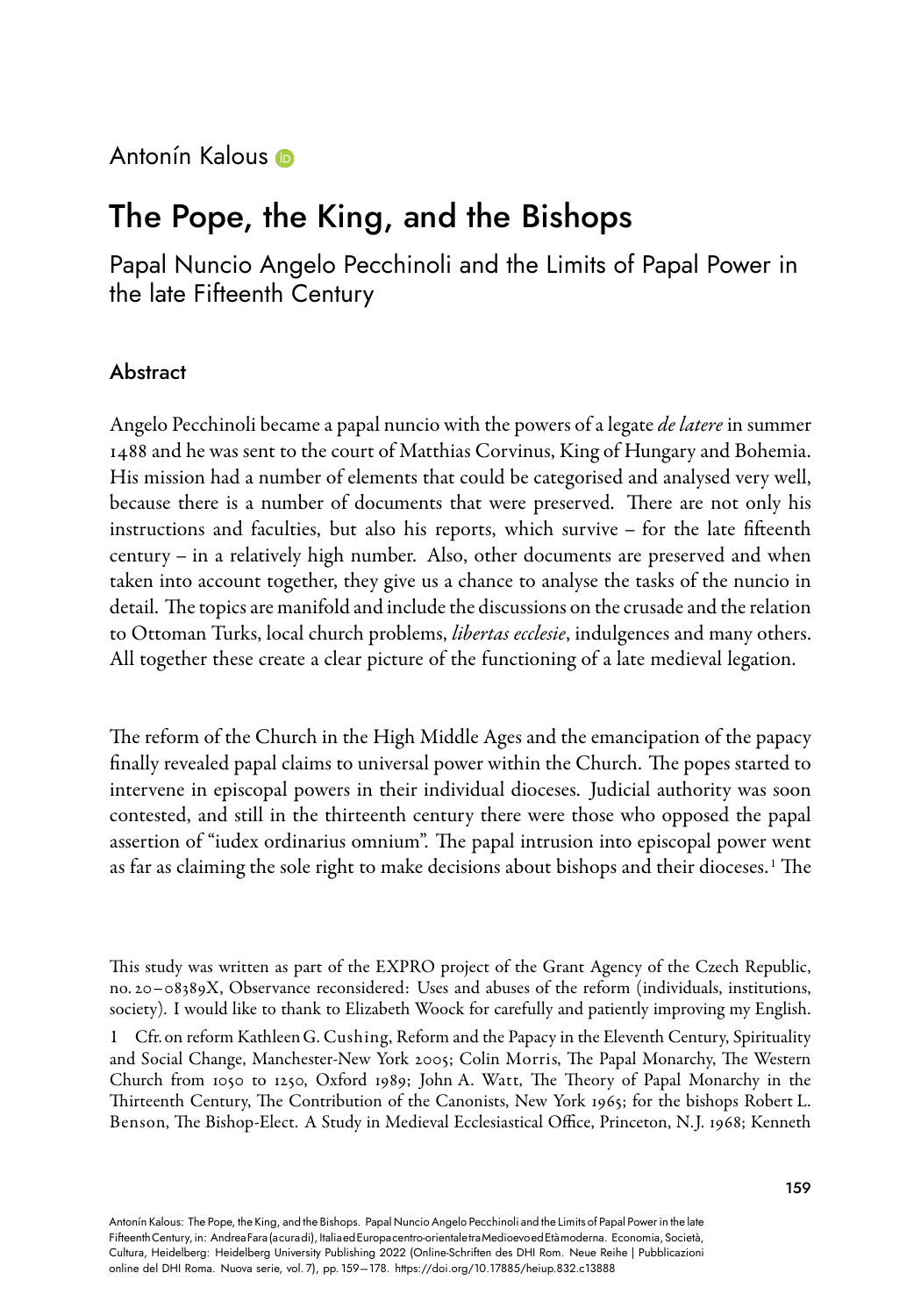legates, with the delegated power of their office of legation or with mandated power with special cases reserved for the papal curia, could solve matters before the bishops in the name of the Apostolic See. <sup>2</sup>

The late fifteenth century still bore the aftermath of the Church reform of the twelfth and thirteenth centuries, and even though the papacy lost ground against secular lords in terms of secular power, the authority within the Church remained untouched and even strengthened after the successful struggle against Conciliarism. <sup>3</sup> The pope was still, and maybe even more so, the head of the Church, and carefully protected the "libertas ecclesiastica". A new turning point came only with the general European Reformation and the Council of Trent. <sup>4</sup>

It is impossible to outline all the details and nuances of the carefully drafted canon law which described the situation of the papal government of the Church, but one of the tools the popes had at their disposal since the eleventh century were the papal legates. Through them, popes could solve a number of problems and situations related to bishops, as they had to be approached with the direct authority of the Apostolic See, best conveyed through the legates *de latere*, who, by definition, were cardinals. The second half of the fifteenth century saw a new development in the dispatching of bishops (mostly curial bishops) as nuncios with the power of legates *de latere*. Thus, effectively, the position

Penning ton, Pope and Bishops. The Papal Monarchy in the Twelfth and Thirteenth Centuries, [Philadelphia] 1984; cfr. also id., Johannes Teutonicus and Papal Legates, in: Archivum Historiae Pontificiae 21 (1983), pp. 183–194.

2 For the powers and legal status of the legates, see Antonín Kalous, Late Medieval Papal Legation. Between the Councils and the Reformation, Rome 2017, pp. 17–102. For legates and the reserved powers of the pope, see Robert C. Figueira, Papal Reserved Powers and the Limitations of Legatine Authority, in: James Ross Sweeney / Stanley Chodorow (Eds.), Popes, Teachers, and Canon Law in the Middle Ages, Ithaca 1989, pp. 191–211; id., 'Legatus apostolice sedis'. The Pope's 'Alter Ego' According to Thirteenth-Century Canon Law, in: Studi medievali, III ser. 27 (1986), pp. 527-574.

3 Francis Oakley, The Conciliarist Tradition, Constitutionalism in the Catholic Church 1300– 1870, Oxford 2003; Phillip H. Stump, The Reforms of the Council of Constance (1414–1418), Leiden-New York-Köln 1994, pp. 104–137; Antony Black, Council and Commune, The Conciliar Movement and the Fifteenth-Century Heritage, London-Shepherdstown 1979; John A. F. Thomson, Popes and Princes, 1417–1517, Politics and polity in the Late Medieval Church, London 1980, pp. 13– 28.

4 Kenneth Pennington, Ecclesiastical Liberty on the Eve of the Reformation, in: Nelson H. Minnich (Ed.), Alla ricerca di soluzioni. Nuova luce sul concilio lateranense V. Studi per i 500 anni del Concilio, Città del Vaticano 2019, pp. 77–94.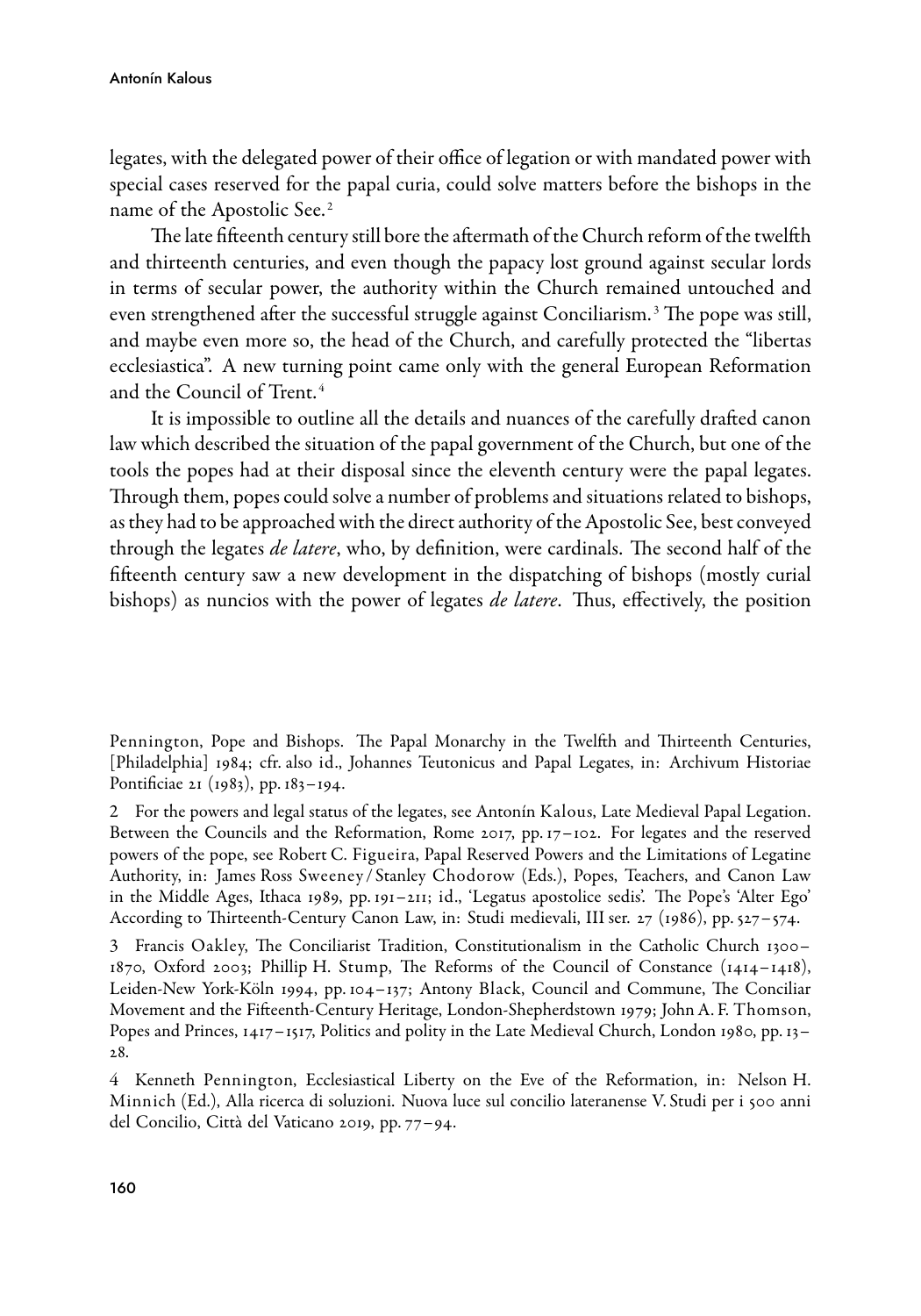from the legal point of view was the same as legates *de latere*; from the technical point of view they did not carry the same dignity and ceremonial standards. <sup>5</sup>

This study aims to analyse the legation of such a nuncio in relation to bishops. The jurisdictional powers of the nuncio are not discussed here, even though some of his jurisdictional practice is traceable. Here, we will rather focus on the relationship to the individual persons of the bishops, and their relation to the secular power. The nuncio, Bishop of Orte and Civita Castellana Angelo Pecchinoli, left Rome and the Papal Curia for the court of King Matthias Corvinus in September 1488. He stayed in the region, mostly in Buda or in Vienna, where the royal court also sojourned, even after the death of King Matthias in April 1490; he then witnessed the negotiations of the estates, barons and prelates, for the new king, who was elected on 18 July and crowned on 19 September 1490. Most probably, Angelo Pecchinoli left after the coronation of King Wladislas; his last preserved report from Hungary is dated on 24 July 1490.

Angelo Pecchinoli's legation is relatively well documented. The situation, of course, cannot be compared to the nuncios of the late sixteenth century with their almost perfect system of organisation of the reports, nevertheless, for the later fifteenth century, the number of preserved reports is quite high. These are mostly preserved in the "Collezione Podocataro" in the National library of Venice, the Marciana, but occasionally also in other places. Other documents, like faculties and instructions, form a sizeable dossier which can be used for analysing the nuncio's activities in his legation.<sup>6</sup>

It was only natural that Angelo Pecchinoli came in contact with many local bishops during his legation; he even substituted – as a nuncio with the powers of legate  $de$ latere – episcopal judgement in certain cases. However, some of his tasks in the kingdoms of Matthias Corvinus were related directly to the bishops and their problems. He distributed various graces to bishops, as in the cases of Orbán Nagylucsei, the bishop of Eger, and Tamás Bakóc, the bishop of Győr, who both fell into irregularity as they administered a Holy Service after being involved in bloodshed. The nuncio carried with him absolutions for both of them.<sup>7</sup>

He was also commissioned to resolve problematic nominations of bishops. One such case was the bishopric of Senj (Segna; Zengg) in Croatia. The interest of the Apostolic See arose due to the fact that the appointment of the bishop by the pope had not been respected and a collision of other nominations meant a compromise had to

5 Cfr. Kalous, Late Medieval Papal Legation (see note 2), pp. 24–39.

6 Cfr. ibid., pp. 49–54. Recently published as Antonín Kalous (Ed.), The Legation of Angelo Pecchinoli at the Court of the King of Hungary (1488–1490), Budapest-Rome 2021.

<sup>7</sup> Vatican City, Archivio Apostolico Vaticano (= AAV), Arm. XXXIX 20, fol. 461r–462r.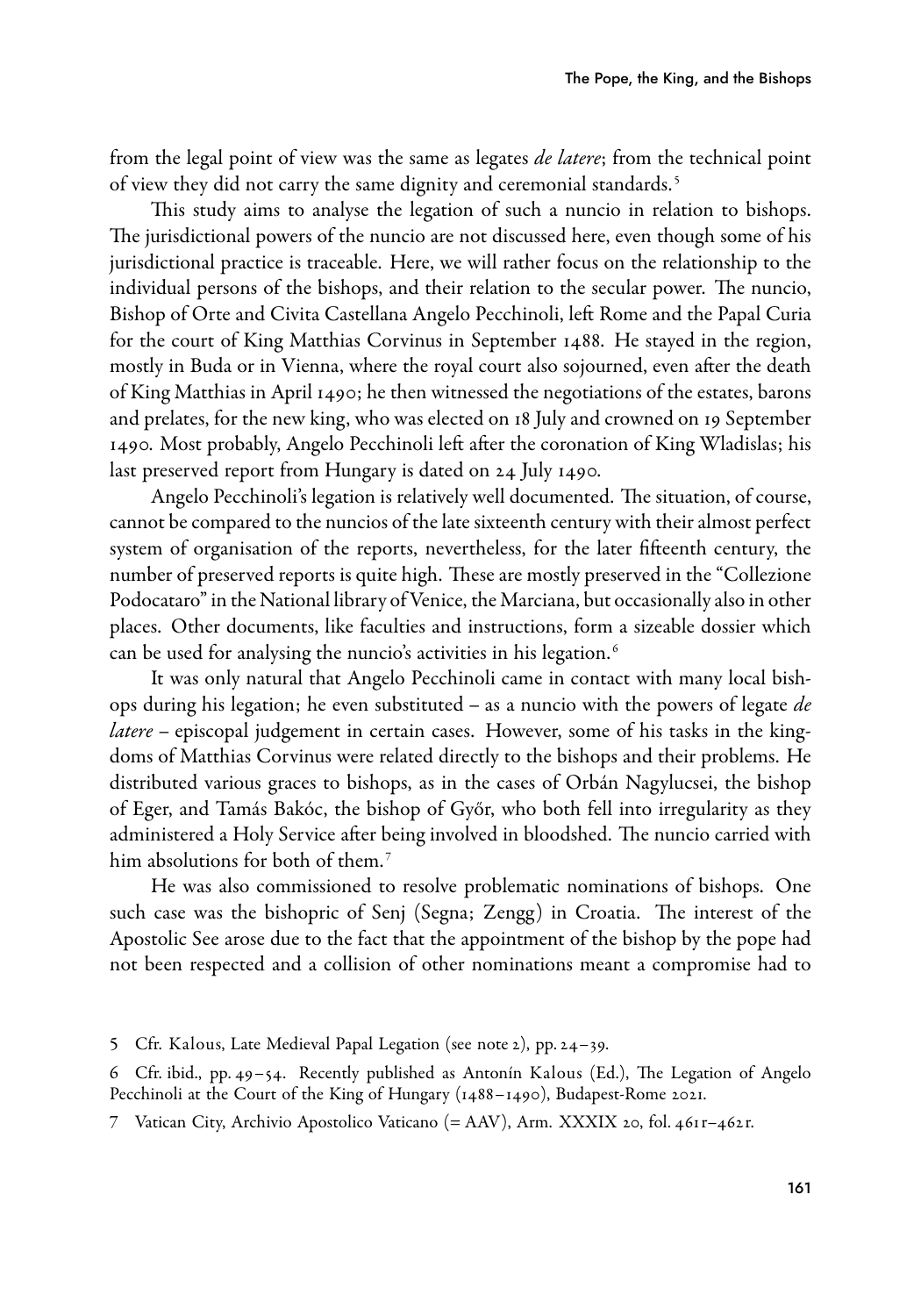be found. In his instructions, Angelo is informed that the pope made a provision of the church of Senj and he should persuade the king to allow that. <sup>8</sup> Angelo informed the king that the pope had provided for the church five months after the see became vacant. <sup>9</sup> Yet, after further discussion about the matter, even with the intruder himself, Angelo was unable to change anything. <sup>10</sup> The then bishop, Paul of Bosnia was considered dead by the Curia and thus a new bishop was nominated. In Senj, however, Paul was still active (at least that is what can be ascertained from the sources);  $\frac{11}{11}$  nevertheless, the papal nomination of Andrea Campana came in December 1486. However, the king also appointed his candidate, Mihovil Božičević (Natalitius), who entered the bishopric with royal support. The pope yielded and even though Mihovil suggested to the nuncio that he would be happy to live with twenty-five florins per year with a minor bishopric of Otočac,  $12$  it was the pope who gave in and the king's man stayed in the office until the king's death. Only a year after Matthias died, the bishopric was handed over to Andrea Campana. <sup>13</sup> This is just one brief example of the problems the nuncio was tasked to solve.

Most importantly, however, Angelo was asked to handle the cases of three bishops who were all in very different positions. First of them was Péter Váradi, Archbishop of Kalocsa, who was imprisoned by the king; the second was Jan Filipec, Bishop of Várad (Oradea), who was accused of heresy and rejected as in charge of a second bishopric, but supported by the king; and finally, the third was Agostino Luciani, who ran away

8 AAV, Miscellanea (= Misc.), Arm. II 56, fol. 169v.

9 Venezia, Biblioteca Nazionale Marciana (= BNM), Lat. X 175 (= 3622), fol. 134 r (thus, implicitly referring to Canon Law, which, however, mentioned three months as the limit, when the pope takes over, cfr. X 1.6.41 (can. 23 of Lateran IV) in Corpus Iuris Canonici, pars 2, Decretalium collectiones, ed. by Aemilius Friedberg, Graz 1959, col. 88).

10 BNM, Lat. X 175 (= 3622), fol. 136r.

11 Norbert C. Tóth /Richárd Horváth /Tibor Neumann /Tamás Pálosfalvi, Magyarország világi archontológiája 1458–1526 [Secular Archontology of Hungary, 1458–1526], Budapest 2016, vol. 1, p. 58.

12 BNM, Lat.  $X_{175}$  (= 3622), fol. 136 r.

13 Cfr. Mile Bogović, Moji predšasnici biskupi – u Senju, Otočcu, Krbavi, Modrušu, Vinodolu i Rijeci [My predecessors bishops - in Senj, Otočac, Krbava, Modruš, Vinodol and Rijeka], in: Senjski zbornik 42–43 (2015–2016), pp. 5–198, here pp. 49–50; cfr. also Juraj Lokmer, Katedrala uznesenja blažene djevice Marije u Senju i senjski biskupi do početka XVII. stoljeća [The cathedral of the Assumption of the Virgin Mary in Senj and bishops of Senj until the early seventeenth century], in: Senjski zbornik 42–43 (2015–2016), pp. 235–326, here p. 289. My thanks belong to György Galamb for clarifications of the matter and a suggestion of literature.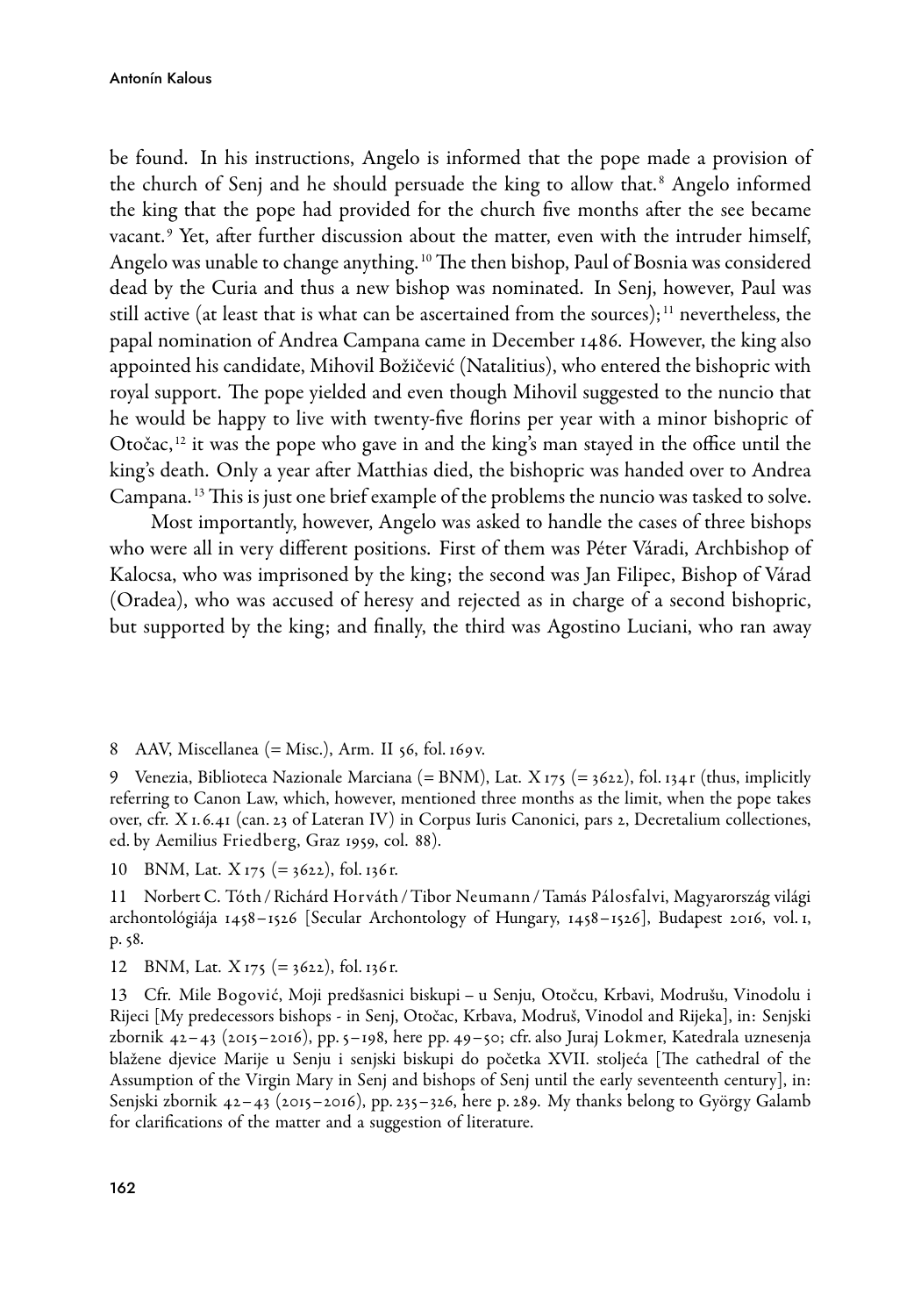from Italy and served as a bishop for the Utraquists of Bohemia. All three cases are very special, but they illustrate options the nuncio had for such situations.

Archbishop of Kalocsa Péter Váradi was a close collaborator of King Matthias Corvinus. He came from a burgher family of Várad, a bigger town with a wealthy bishopric. As a boy, he studied at the bishop's school and followed bishop János Vitéz of Zredna to Esztergom, when Vitéz became the Archbishop of Esztergom in 1465. After studying in Bologna and returning to Hungary, Péter entered the service of King Matthias as a scribe in the royal chancery; in 1474 he became the king's secretary and gained some ecclesiastical benefices. He probably came to the royal court after the 1471 conspiracy, and might have been involved in it to some extent, as the king's reference to Péter's crimes in his youth in Zagreb and closeness to János Vitéz could suggest. Nevertheless, in 1480 he became the Secret Chancellor (and one year later the High Chancellor) and the Archbishop of Kalocsa-Bács, thus one of the most important persons in the realm.<sup>14</sup>

In 1484, however, he was imprisoned by the king and kept in custody for six years. The reasons for this imprisonment were not really known to contemporaries and modern scholarship has not clearly identified the actual motives and explanations behind the harsh attitude of the king towards his once close servant. Antonio Bonfini, for example, wrote that it was a great surprise to all the barons;<sup>15</sup> the reason given by him is the archbishop's resentment towards the excessive tax policy of the king. However, there might be other motives linked to the war against the Emperor, the relationship of the archbishop with the Queen (as Bonfini also remarked), <sup>16</sup> the national interests of the archbishop, or the negotiations of the peace treaty with the Ottoman Turks.<sup>17</sup>

<sup>14</sup> For Péter Váradi see János Véber, Két korszak határán. Váradi Péter, humanista főpap, kalocsai érsek pályaképe [On the border of two eras: The career of Péter Váradi, humanist prelate, archbishop of Kalocsa], PécsBudapest 2016 (early career, pp. 12–56); Vilmos Fraknói, Váradi Péter kalocsai érsek élete 1480–1501 [The life of Péter Váradi, archbishop of Kalocsa 1480–1501], in: Századok 17 (1883), pp. 489–514, 729–749, 825–843 (early career, pp. 489–503); Rabán Gerézdi, Egy Magyar humanista: Váradi Péter [A Hungarian humanist: Péter Váradi], in: Magyarságtudomány 1 (1942), pp. 305–328, 532–563 (early career, pp. 305–328); József Udvardy, A kalocsai érsekek életrajza (1000–  $1526$ ) [The biography of the archbishops of Kalocsa (1000–1526)], Köln 1991, pp. 335–402; cfr. also György Bónis, A jogtudó értelmiség a Mohács előtti Magyarországon [The judicial intelligentsia in Hungary before Mohács], Budapest 1971, pp. 229–230.

<sup>15</sup> Antonio de Bonfinis, Rerum Ungaricarum Decades, vol. 4,1, Budapest 1941, p. 124.

<sup>16</sup> Ibid., p. 178: "Quin etiam paucis ante diebus Petrum Colociensem archiepiscopum consilii compotem et astutum, quem rex Mathias regine, ut aiunt, gratia sex annos in arce retinuerat, Corvinus adolescens instante apostolico legato invitis patribus et Beatrice liberavit liberatumque ample donavit et dignitatem una cum libertate restituit".

<sup>17</sup> For the overview, see Véber, Két korszak (see note 14), pp. 57–67.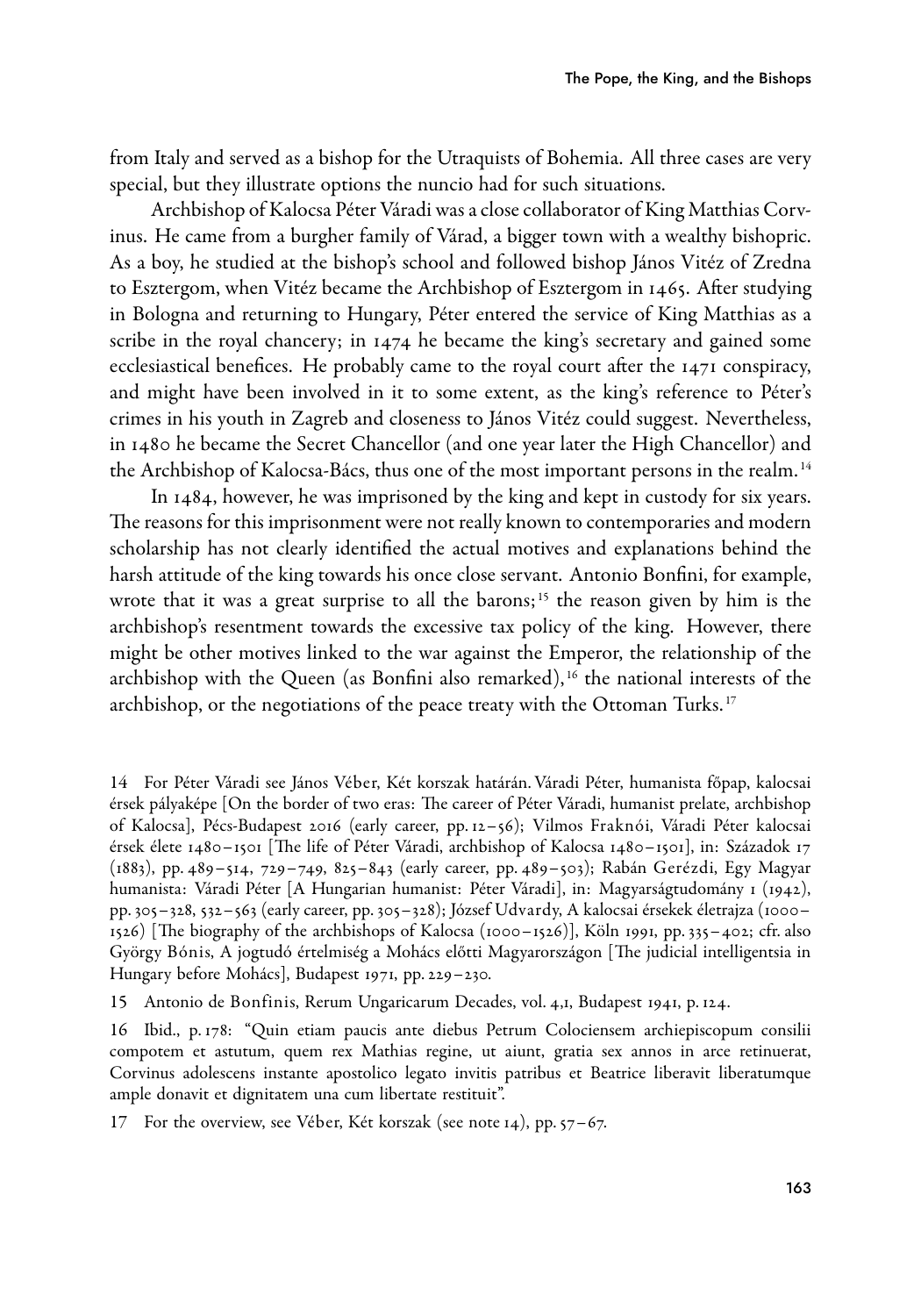#### Antonín Kalous

The instructions of Angelo's legation reveal that the archbishop was imprisoned and needed to be freed by the nuncio. <sup>18</sup> It was known at the papal curia that the archbishop was incarcerated after he enraged the king with "certain things", as it was referred to by an orator of the king. The same orator, János Vitéz the Younger, Bishop of Srem, asked for a nuncio to come to Hungary and administer justice to the king. The nuncio was supposed to try and alleviate the mind and decision of the king, who ought then release the archbishop from the prison. <sup>19</sup> If these attempts to change the mind of the king were in vain, the nuncio was to try and interview the archbishop and report everything back to the pope, so that he (together with the cardinals) could pass judgement. The nuncio was also assigned to secure a proper place so that the judgement would not be later contested. This meant that everything needed to happen in a place outside or with minimal jurisdiction of the kingdom, i.e. Esztergom or Vienna, Wiener Neustadt, or a place in their vicinity. The archbishop should not be driven by fear and should feel free for the trial. Also, the king should remember that the archbishop is "christus domini" and that it was the king himself who promoted him to the position. Thus, if the king offered to give the archbishop to the nuncio, he should consent; first, however, he should agree with the king on clear conditions of custody. After the conditions were met, the nuncio would organise a trial with advocates and procurators of the archbishop, as well as notaries for the trial, who should be given proper compensation (even taken from the profits of the church of Kalocsa; and if they are not paid in due time, this should not hinder the jurisdiction).<sup>20</sup>

The instructions were that the nuncio should even turn to the king to ask whether he would like to proceed against the archbishop "per viam accusationis vel inquisitionis". If proceeding by accusation, the accusation should be in proper legal form; if by inquisition, for which the nuncio was given a special commission by the pope, again this should be done according to proper procedure, including checking and agreeing on all the witnesses. When that is done, the archbishop might be condemned or absolved. The nuncio had the faculty to proceed against those who did not tell the truth and did not maintain

18 First we learn about Kalocsa, when the nuncio has a deal with the Papal Chamber that either he gets his salary from the Chamber directly, namely 100 florins per month, or he takes it from the revenues of the Archbishopric of Kalocsa, the archbishop of which is imprisoned, and in that case it should be 120 florins. Cfr. AAV, Camera Apostolica, Diversa Cameralia 46, fol. 188v, 195r–v.

19 AAV, Misc., Arm. II 56, fol. 155v–156r.

20 Ibid., fol. 156r–159v.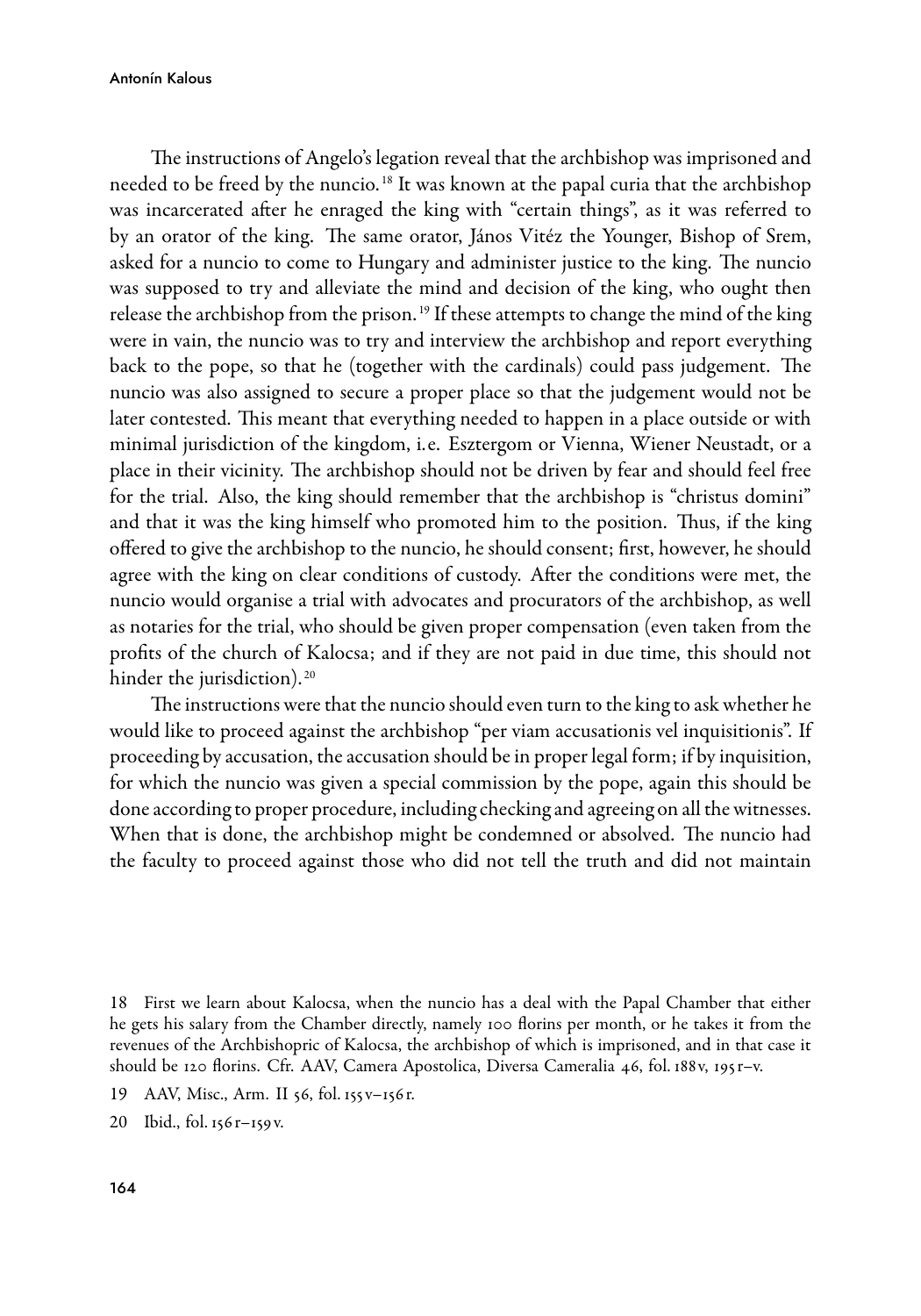consistency in their reports, even if they were bishops! <sup>21</sup> Finally, the nuncio was instructed to remind the king that he should not proceed against his prelates (referring to the Bible and quoting, "nolite tangere christos meos"), but relate and redirect the case to the papal curia. And the nuncio concluded: "These things greatly offend God and blacken the dignity and splendour of the king and consign it to oblivion".<sup>22</sup>

Angelo Pecchinoli, as a nuncio with the powers of a legate *de latere*, was clearly instructed here to take over the trial of the archbishop, as he should have been the one to organise – with papal authority – the administration of justice. This did not fall to the king; the nuncio was supposed to prudently and carefully speak to the queen, who should remind the king of the "libertas ecclesiastica".<sup>23</sup> The king, however, knew of this well, when he sent his orator to Rome and asked for a nuncio. However, he still kept the archbishop in custody. This is also clear from the actual faculty that was given to the nuncio. Péter Váradi was imprisoned after he was suspected of working against the king's state. It even claims that the king "desired truth and justice" and asked for a proper person, a nuncio, who would try the archbishop. The mandate then gave the nuncio the privileges which were already mentioned in the instructions. <sup>24</sup> This is what the nuncio left Rome with to deal with the matter in Hungary. The story, however, was not that simple and continued for the duration of Angelo's stay at the court of King Matthias.

The nuncio first reported in January 1489 and summarized the previous months at the court. When the nuncio reminded the king about the fact that the archbishop was his own creation, the king explained that there was a legitimate reason for the archbishop's incarceration. Péter Váradi knew king's secrets and the king "would rather die than the secrets be revealed", especially to the Emperor, with whom he was at war (the Emperor showed interest in the archbishop; as evidenced when he communicated with the pope, he knew that the main task of the nuncio was to release Péter Váradi).<sup>25</sup> The king narrated that the incarcerated archbishop had once asked for a confessor and gave him a letter written with the juice of an onion addressed to the papal curia. A priest was to carry it to Rome, but when he got drunk in a tavern he boasted of the archbishop's letter.

- 23 AAV, Misc., Arm. II 56, fol. 163v–164v.
- 24 AAV, Reg. Vat. 734, fol. 230r–231r.
- 25 Cfr. Venezia, Archivio di Stato (= ASVe), Collezione Podocataro, busta 5, no. 263.

<sup>21</sup> Ibid., fol. 159v–160r; cfr. also the faculty in AAV, Registra Vaticana (= Reg. Vat.) 734, fol. 230r– 231r.

<sup>22</sup> AAV, Misc., Arm. II 56, fol. 160r–v: "Sunt enim hec, que Deum im primis magnopere offendunt, dignitatemque et fulgorem regii sui nominis obliterant et denigrant". Earlier, Pecchinoli made a reference to the chant of King David, 1 Par 16,22 (also Ps 104,15, in Vulgata).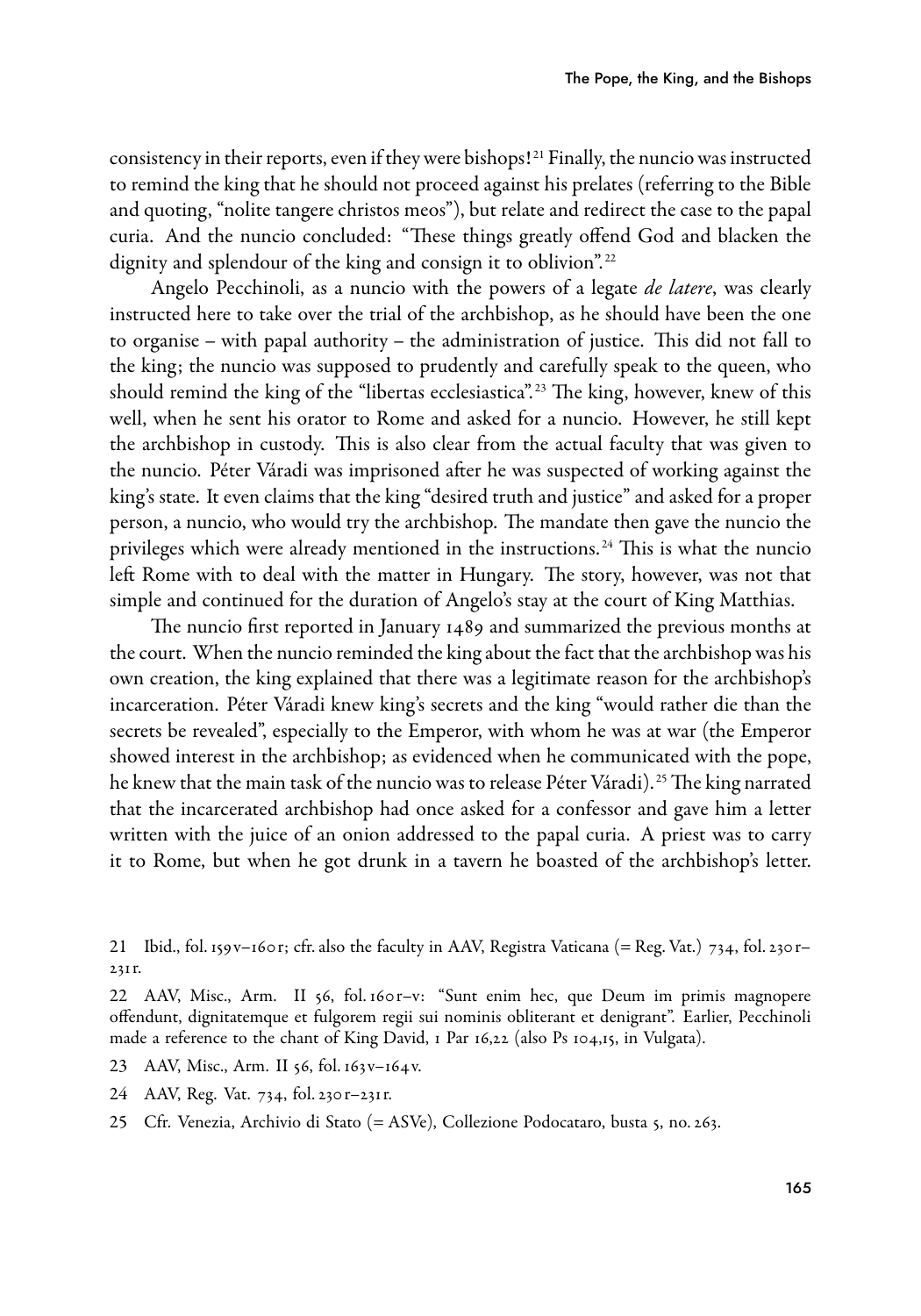Learning this, the king sent his people to get the letter, which he read then in front of a fire and saw all the secrets revealed. The nuncio repeated that the archbishop was the king's creation and implored him, "not to look at the crimes of the archbishop, but at the pope and the Apostolic See and the ecclesiastical liberty, which, it seems, the king always cultivated and venerated".<sup>26</sup> The nuncio further appealed to the king to hand the archbishop over to himself and the pope, who could talk to him as a man. The king could consent to give him over to Angelo, if only the crimes did not concern Matthias's state; the king stressed that Péter deserved to be in jail and moreover recounted the misdoings and crimes committed in Zagreb long time ago. The king again promised he would place the archbishop into the nuncio's hands, who could then keep him in Buda or in Esztergom, and the archbishop could defend himself as he wished because all he was accused of was known throughout the kingdom anyway.<sup>27</sup>

When the nuncio reported all this, he believed he would be given the archbishop quite soon and could proceed according to his instructions. The nuncio also spoke to the queen, who negated the rumours that the archbishop was imprisoned due to her own instigations. She confirmed the reasons given by the king and explained she had even asked the king to restore the property of the archbishop's family.<sup>28</sup>

Even though reports came to Rome in March 1489 that the archbishop was already released, as the pope mentioned in the second set of instructions for Angelo,<sup>29</sup> it was not true and the negotiations of the nuncio became protracted, although Angelo reported to Rome in April that he wanted to terminate the matter. Pecchinoli was promised by the king he could visit the archbishop in his prison and take him to Esztergom.<sup>30</sup>

At a later discussion with the nuncio the king repeated he wanted only justice with the archbishop, but it was difficult to bring him to Esztergom (the king even found excuses and explained that the commander of the castle was absent, thus the archbishop could not leave). Moreover, Esztergom was full of Italians, Neapolitans, and Hungarians – Matthias even claimed the archbishop was much safer where he was now,

26 BNM, Lat. X 175 (= 3622), fol. 127v–128r: "Non intueatur, queso, maiestas vestra archiepiscopi delicta, sed dominum nostrum et sedem apostolicam et libertatem ecclesiasticam, quam semper maiestas vestra colere et venerari visa est. Meminerit, queso, quod ipse archiepiscopus est pontifex, est et christus Domini, quos Deus tangi prohibit".

29 Vatican City, Biblioteca Apostolica Vaticana (= BAV), Vaticanus latinus (= Vat. lat.) 5641, fol. 99v.

30 BNM, Lat. X 175 (= 3622), fol. 118r.

<sup>27</sup> Ibid., fol. 128r.

<sup>28</sup> Ibid., fol. 128v.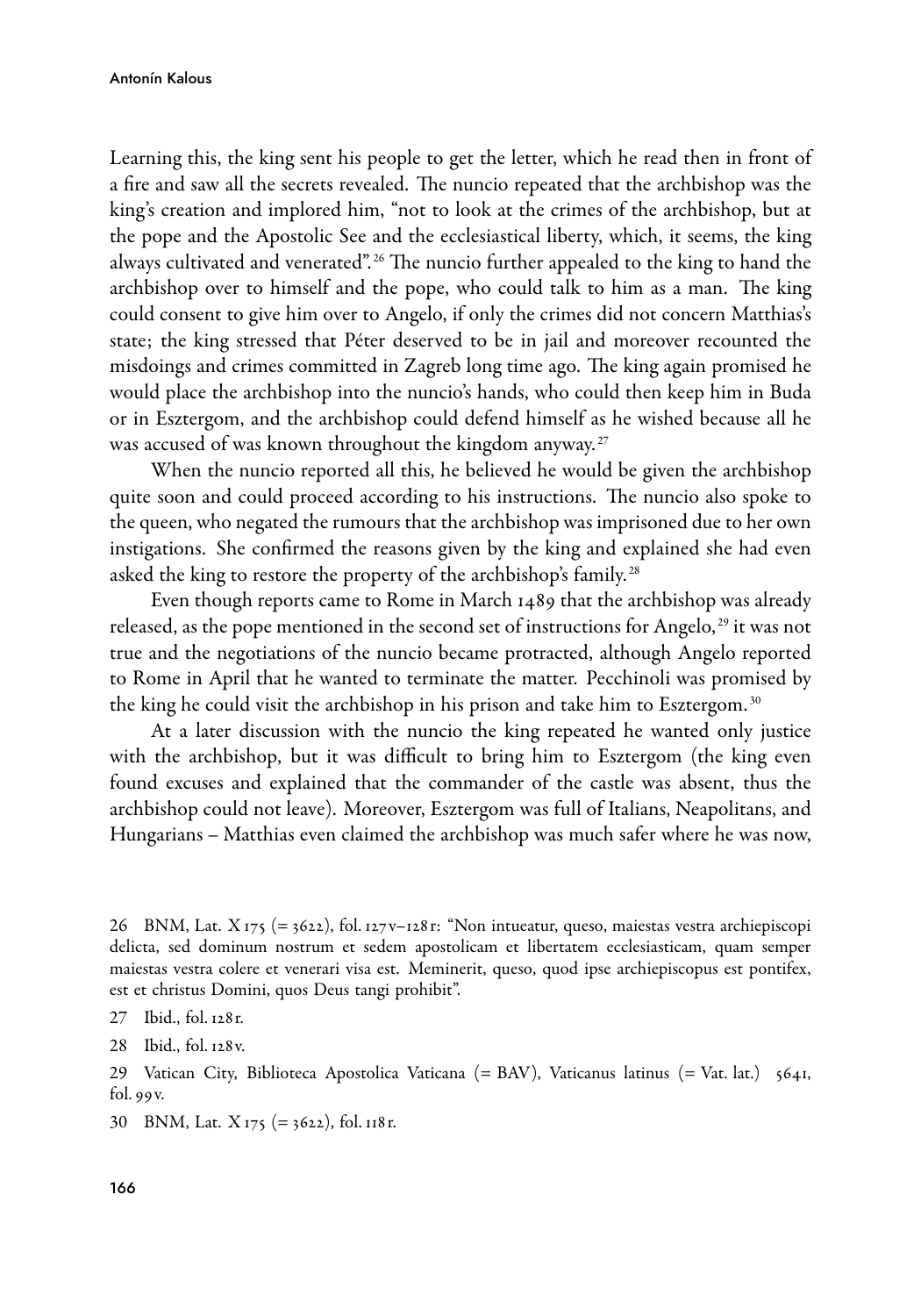that is, in Orava Castle in Northern Hungary. In Esztergom, he would surely try to speak or write to someone and that would be as bad as it was before.<sup>31</sup> The nuncio was disappointed and explained he already reported everything back to Rome and now it would prove that either he lied or the king was inconsistent. When the king replied he had a good reason for refraining (for the time being) from his promise, the nuncio got to his knees and beseeched Matthias to release the archbishop. The king consented, but suggested Eger or Visegrád as places for Váradi to remain; the nuncio chose Visegrád, which was closer to Buda, even though he reminded the king that the instructions and faculties mentioned only Esztergom for the trial. <sup>32</sup>

In June the nuncio finally reported that he brought the archbishop to Visegrád and asked the pope to provide him with a new location within the mandates for the trial, as both Vienna and Esztergom were clearly impossible. The archbishop was given a chaplain and a servant, but the nuncio did not want to speak in secret, as had been requested; only in the open. <sup>33</sup> Later in September, the archbishop was still in Visegrád and, as the nuncio heard, articles were collected and written down against him in preparation for the trial. However, when Angelo suggested he would proceed with the trial, the king declined and wanted to delay the start of it after a conference with the Emperor. The king even suggested that the archbishop could be sent to Bács, one of his churches in the south. <sup>34</sup> In January 1490, after the nuncio thanked the king in the name of the pope for the archbishop of Kalocsa, the king repeated that Angelo could start the case only after the meeting with the Emperor was over. Moreover, the archbishop's brother asked the nuncio to make sure he was not sent to Bács, but rather kept in Visegrád, for various reasons (he mentioned the unhealthy air in Bács in particular). <sup>35</sup>

In April, the king died and the archbishop was released and restored to his province; he wrote a passionate letter of thanks to the pope for saving him and liberating him from the prison. <sup>36</sup> The nuncio reported of him only in relation to the negotiations about the successor of the deceased Matthias. <sup>37</sup> In July, the nuncio even referred to the archbishop's active role on the side of Matthias' natural son John Corvinus. After the election of

- 31 Ibid., fol. 141v.
- 32 Ibid., fol. 142r–v.
- 33 AAV, Misc., Arm. II 56, fol. 179v.
- 34 BNM, Lat.  $X_{175}$  (= 3622), fol. 111v–112r.
- 35 Ibid., fol. 121r–v.
- 36 ASVe, Collezione Podocataro, busta 9, no. 781.
- 37 BNM, Lat. X 174 (= 3621), fol. 97r.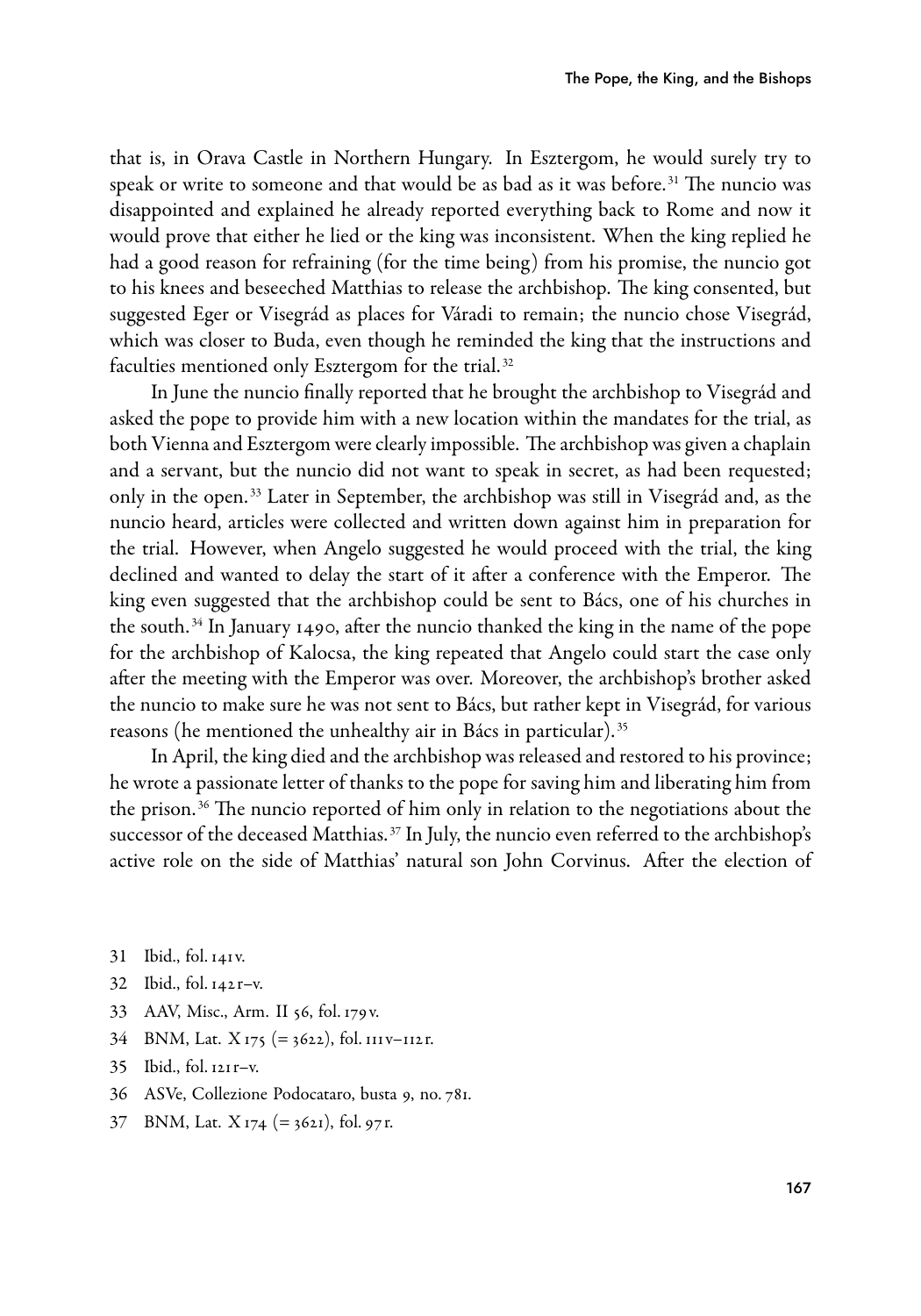King Wladislas, however, Váradi was labelled as an enemy of the kingdom and "pacis et quietis turbator". However, soon enough the king received him and others from the camp of John Corvinus to his grace and forgot about all the previous deeds. <sup>38</sup> He then followed his ecclesiastical career as the Archbishop of Kalocsa, under the new King Wladislas until his death in 1501. This case and the longer narration, which is based on the instructions and the reports of Angelo Pecchinoli, demonstrate the tedious – and often unsuccessful – work of a papal nuncio in opposition to a secular ruler, even in such a case where ecclesiastical liberty was at stake.

The second case to examine must have been very different from the point of view of the nuncio. However, Jan Filipec had a similar trajectory at the height of his career as his precursor, in the position of the Secret Chancellor Péter Váradi. He came from a burgher family of the little Moravian town Prostějov. After Matthias Corvinus secured the title of the king of Bohemia, Jan entered his service, and just like Péter Váradi, he advanced up the social ladder meanwhile acquiring several ecclesiastical benefices during his service in the chancery. The most important one came about in 1476, as the bishop of Várad. Since then, as a diplomat, he counted among the most important people of Matthias' royal court (he travelled to Bohemia, Silesia, Italy, France, Austria, German lands) and later became the Secret Chancellor. In 1483, he was elected by the Olomouc chapter as Bishop of Olomouc, but never confirmed by the pope; with this nomination the Olomouc bishopric started to be a tool in the hands of the pope and the king, and after a series of bishops who never visited Olomouc the vacancy was filled by Stanislas Thurzo in  $1497.^{39}$ 

Angelo Pecchinoli, as nuncio with the powers of the legate de latere, came to Hungary with the task of providing the Olomouc bishopric to János Vitéz the Younger, the king's orator in Rome at the Papal Curia. This, actually, is the earliest document speaking

#### 38 BNM, Lat.  $X_{175}$  (= 3622), fol. 116 r–117 r.

39 Cfr. Rudolf Grieger, Filipecz, Johann Bischof von Wardein, Diplomat der Könige Matthias und Wladislaw, Munich 1982; Antonín Kalous, Jan Filipec v diplomatických službách Matyáše Korvína [ Jan Filipec in the diplomatic service of Matthias Corvinus], in: Časopis Matice moravské 125 (2006), pp. 3–32; id., Itinerář Jana Filipce (1431–1509) [The itinerary of Jan Filipec (1431– 1509)], in: Sborník prací historických XXII, Acta Universitatis Palackianae Olomucensis, Facultas philosophica, Historica 34 (2008), pp. 17–43; id., Spor o biskupství olomoucké v letech 1482–1497 [The disputed bishopric of Olomouc in 1482–1497], in: Český časopis historický 105 (2007), pp. 1– 39; cfr. also Vincze Bunyitay, A váradi püspökség története alapításától a jelenkorig [The bishopric of Várad (Oradea) from its foundation until the present], vol. 1: A váradi püspökök a püspökség alapításától 1566. évig [The bishops and the bishopric of Várad (Oradea) from the foundation until 1566], Nagyvárad 1883, pp. 308–331; Bónis, A jogtudó értelmiség (see note 14), p. 230.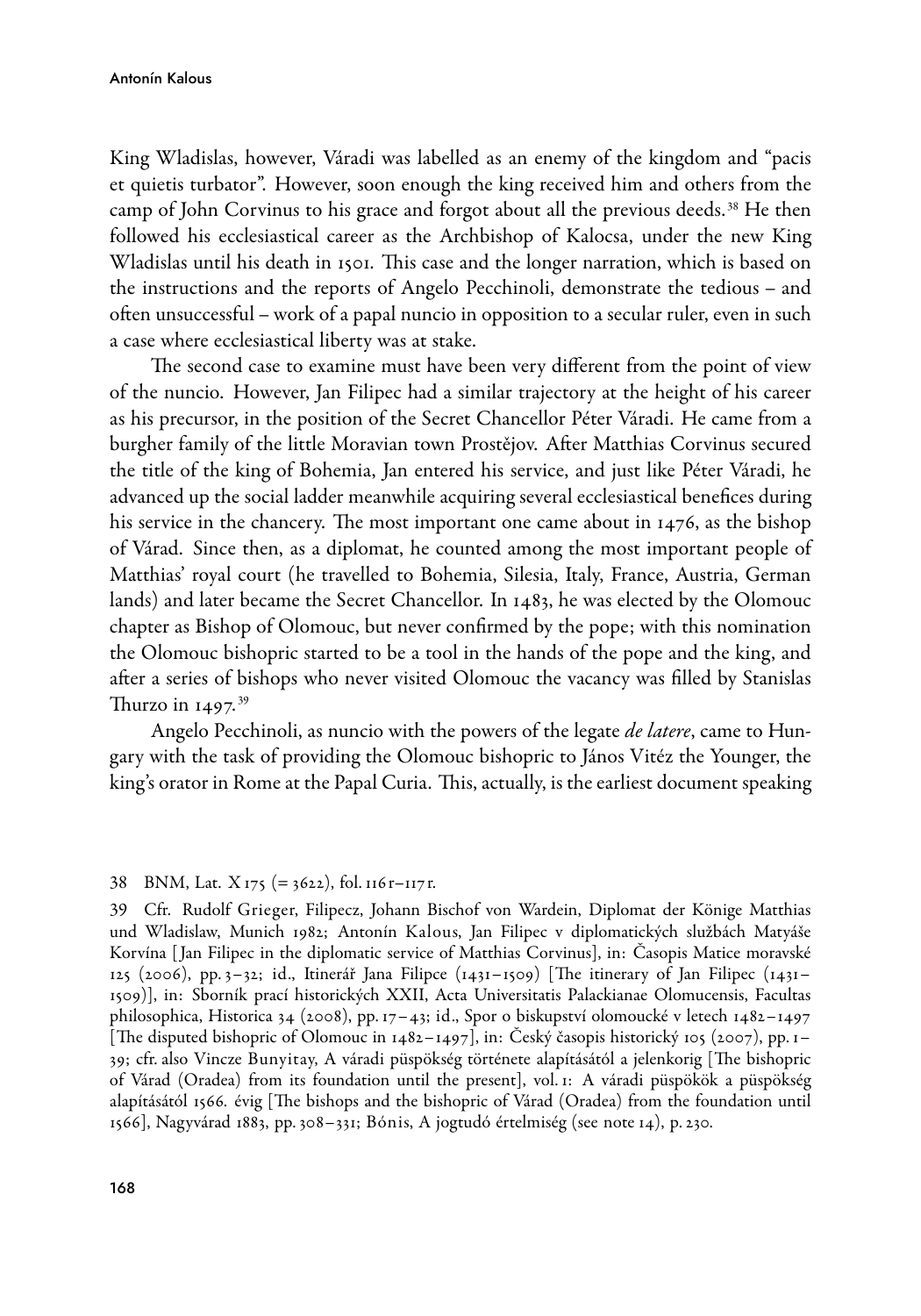about the legation: a breve sent to King Matthias notified the king that the bishop of Várad, Jan Filipec, was to give over Olomouc to the procurators of János Vitéz. It also mentioned that the ecclesiastical censures were postponed for three months at the request of Cardinal Roderigo Borgia. Another breve which instantly followed mentioned that the request for postponing the censures was expressed by Miklós Bacskai, the king's envoy, by Roderigo Borgia, and by János Vitéz himself, and they asked for a six-month suspension; the pope offered three months starting with the delivery date of the letter. Both the brevia end with a note that a nuncio was sent to the king to solve the matter.<sup>40</sup> Furthermore, Angelo Pecchinoli received a faculty to provide Jan Filipec with a licence to enter a religious order. After he gave up all his benefices, he would retire to an order of his choice. <sup>41</sup>

The instructions were, however, more detailed, and just like the case of the archbishop of Kalocsa, they started an ongoing case which the nuncio had to solve during his stay at the royal court of Buda and Vienna. The instructions first reiterate the fact that Jan Filipec, bishop of Várad, occupied the bishopric after the death of Prothasius of Boskovice and Černá Hora, the previous bishop, without any canonical provision. He ought then to relinquish all the estates of the bishopric including towns and castles to the hands of János Vitéz, bishop of Srem and the orator of King Matthias in Rome. If he refused, the nuncio was instructed to proceed against him and all his supporters with ecclesiastical censures (suspension from the sacraments, prohibition to enter a church, and interdict), and financial penalties.<sup>42</sup> As in the case of Váradi, Angelo also received a mandate with all the faculties mentioned in the instructions. <sup>43</sup> That is not all, however, as the bishop of Várad was also suspected of heresy and thus another process was at hand. Together with this note, another mention of Jan's possible ingression to a religious order appeared in the instructions.<sup>44</sup> For dealing with the heresy of local prelates and especially the bishop of Várad, Angelo received another special mandate. There, the bishop's origin from heretical parents of Bohemia (recte Moravia) was recalled. After the nuncio came to Hungary, he was mandated to summon the bishop and all others to a public place and enquire about the nature of the allegation. Again, he was supposed to report

- 40 AAV, Arm. XXXIX 20, fol. 404v–405v, 542r–v.
- 41 Ibid., fol. 460v–461r.
- 42 AAV, Misc., Arm. II 56, fol. 164v–165v, 168v.
- 43 AAV, Reg. Vat. 734, fol. 238v–239v.
- 44 AAV, Misc., Arm. II 56, fol. 169v–170r.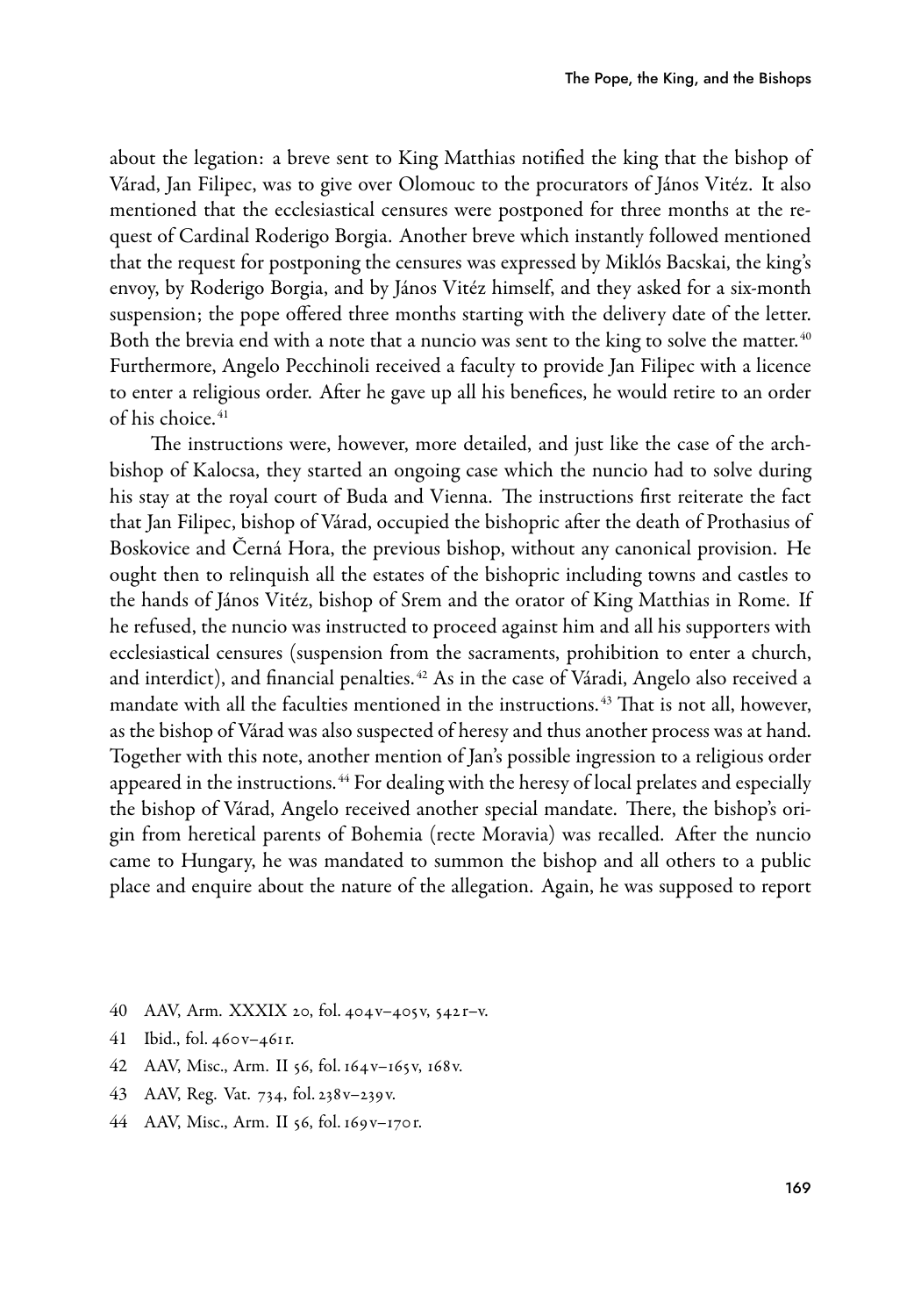back to the curia and send the notarial instrument of the investigation. <sup>45</sup> And finally, the name of the bishop appeared in relation to the two Moravian monasteries – Třebíč and Hradisko – which were secularised after the wars in Moravia and were to be returned to the respective abbots; the first one was in the possession of Jaroslav of Šternberk, the latter pawned to Jan Filipec. The nuncio was commissioned to secure the transition back to the hands of the abbots. <sup>46</sup> Clearly, a number of problems related to Jan Filipec existed in Angelo's portfolio.

The later reports of the nuncio about the bishop of Várad are quite elaborate and long, as the two had had a few discussions in person at the royal court. The nuncio started with a conversation with the king, however, and reported all what he had from the pope. Surprisingly, the king remarked right away that it was due to the "tricks and frauds" of the bishop that Duke John of Glogovia had rebelled against him and if the king was not notified of the treachery and conspiracy, both the lands, Moravia and Silesia, would be lost and would fall to heresy like Bohemia. The king, however, at the same time defended Jan Filipec as somebody who was greatly respected among the Moravians and Silesians (himself being a Moravian) and was thus irreplaceable in the king's service; especially because of the negotiations with the King of Bohemia, who supported the rebels. The king then asked the nuncio to suspend all the censures (so that the bishop of Várad could take part in the talks; otherwise the king would lose Moravia and Silesia), and to say nothing of the enquiry into the suspicion of heresy. The nuncio, in turn, reminded the king that he himself made the supplication to the pope to provide the Olomouc bishopric to the bishop of Srem, and that he himself wrote about the temerity of the bishop of Várad, who had invaded the bishopric of Olomouc and did not think good about the Catholic faith. Again, he said that the king had once wanted one thing and later wanted the other. The nuncio then pondered whether it was even possible that the king of Hungary could lose his negotiations even without the bishop of Várad, when his court was filled with excellent and most learned men, and also whether the king was sure the bishop would be trustworthy, when he had earlier proven to be a traitor. "For the love of God, think of someone else", the nuncio even exclaimed. The discussion went on and on and the king supported his arguments and claimed the bishop would be trustworthy and he needed to be suspended of all accusations. The king confirmed, however, that when Filipec returned from his mission, the nuncio would be able to do with the bishop whatever he wanted.<sup>47</sup> Interestingly enough, here the king interfered

- 45 AAV, Reg. Vat. 734, fol. 236v–237v.
- 46 AAV, Misc., Arm. II 56, fol. 168r–169r; also a mandate AAV, Reg. Vat. 734, fol. 231v–232v.
- 47 BNM, Lat.  $X_{175}$  (= 3622), fol. 129 r–v.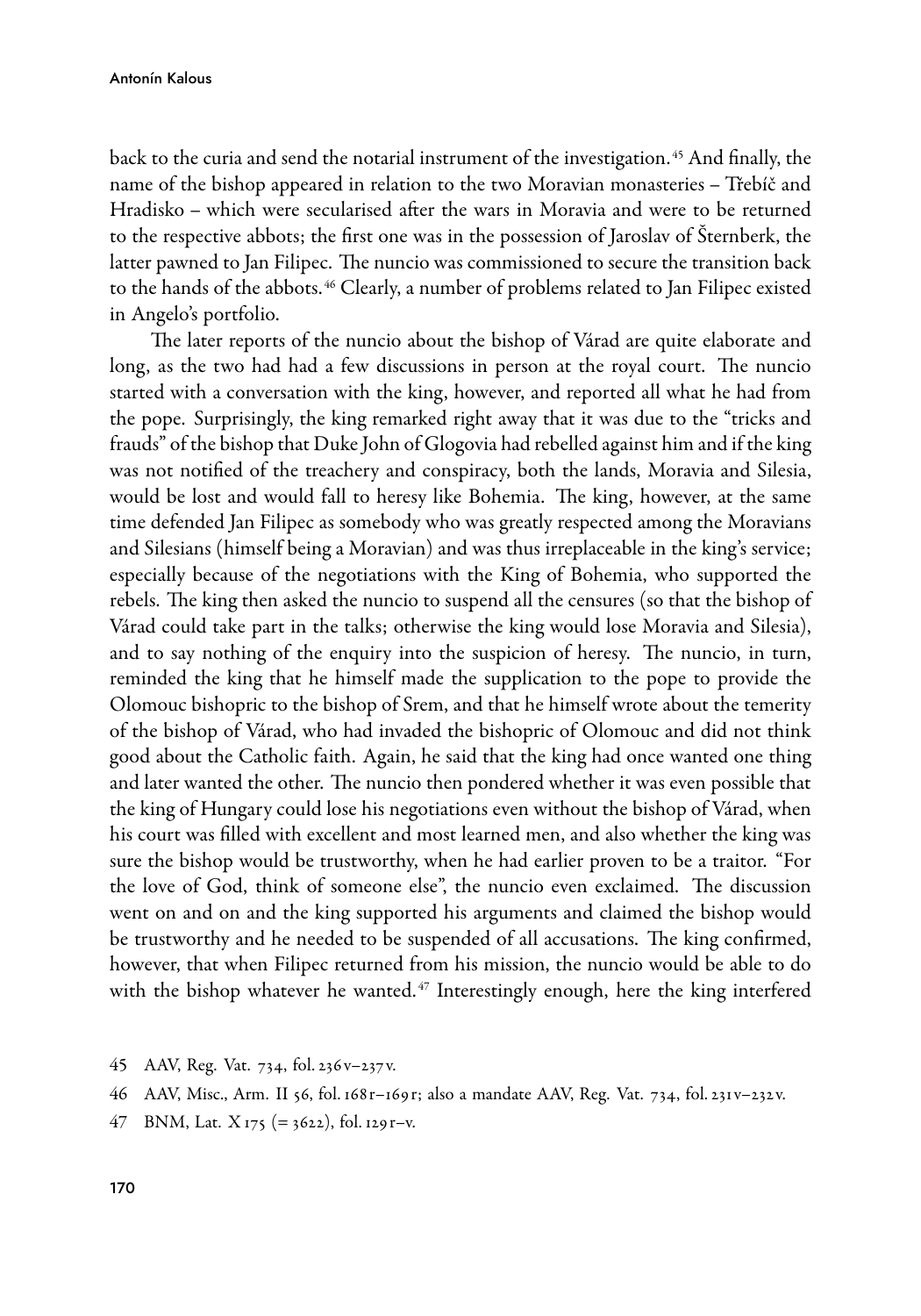with the dealings of the Church again and hindered the ecclesiastical process against a bishop in his service. However, it is also clear that the bishop must have fallen out of grace of the king, but soon his position with the sovereign was recovered. That is the only explanation for these discussions and the supplication for the provision of the Olomouc bishopric to the bishop of Srem. The king wanted to use ecclesiastical procedure against an untrustworthy servant. When he changed his mind, he opposed it.

Further still in his first report, Angelo Pecchinoli recounted a meeting with Jan Filipec himself. The nuncio described him as obstinate, but willing to submit to the will of the pope. Nevertheless, he wanted to return the church to the chapter from which he had obtained it, and asked about a financial settlement for all the money he invested into buying out the pawned towns and reconstructing the church of Olomouc. Furthermore, he spoke of the injustice and insult that the king suffered for returning a church, which Jan had held for a long time. Finally, he asked for a licence to enter a religious order, as this would also stop the allegations of heresy. The nuncio replied that the diocese cannot be gained by a lay master, but by the Apostolic See. The king could not give it, as it does not belong to the kingdom of Hungary; the provision by the chapter did not help either, because Filipec already had another bishopric and these were incompatible. The nuncio clarified why the provision was not possible. The bishop must concede the possession of the church to the highest authority, which does not recognise any other authority, namely to the Apostolic See. As for the financial settlement, the nuncio promised to consider it; and concerning the religious order, the bishop should carefully consider the step, because there was no way back. However, only when he relinquished all his benefices to the nuncio, he could be given the licence. The discussion went on and Filipec remarked that providing the church to bishop of Srem did not make sense either, as he already had a bishopric, which the nuncio rejected with the reference to the decision of the pope. Also, when Jan said he would re-pledge what he bought out, the nuncio forbade that and took three witnesses for this decision (Tamás Bakóc, the bishop of Győr and royal secretary; Miklós Bacskai; and the king's physician). He always supported his words with references to the authority of the Apostolic See. The bishop then left "intorto naso et fluctuante gucture". <sup>48</sup>

Such a long narration reveals the number of problems the nuncio had to solve. In general, the nuncio took the authority of the Apostolic See as his support argument in any possible case. Olomouc was outside the scope of the patronage right of the King of

<sup>48</sup> Ibid., fol. 129v–130v, the crucial part of the argumentation: "Nec est, quod iuramentum prestitum capitulo posset allegare, quia in omni contractu superioris auctoritas semper excipere et maxime talis superioris, qui non recognoscit superiorem, ut est sedes apostolica".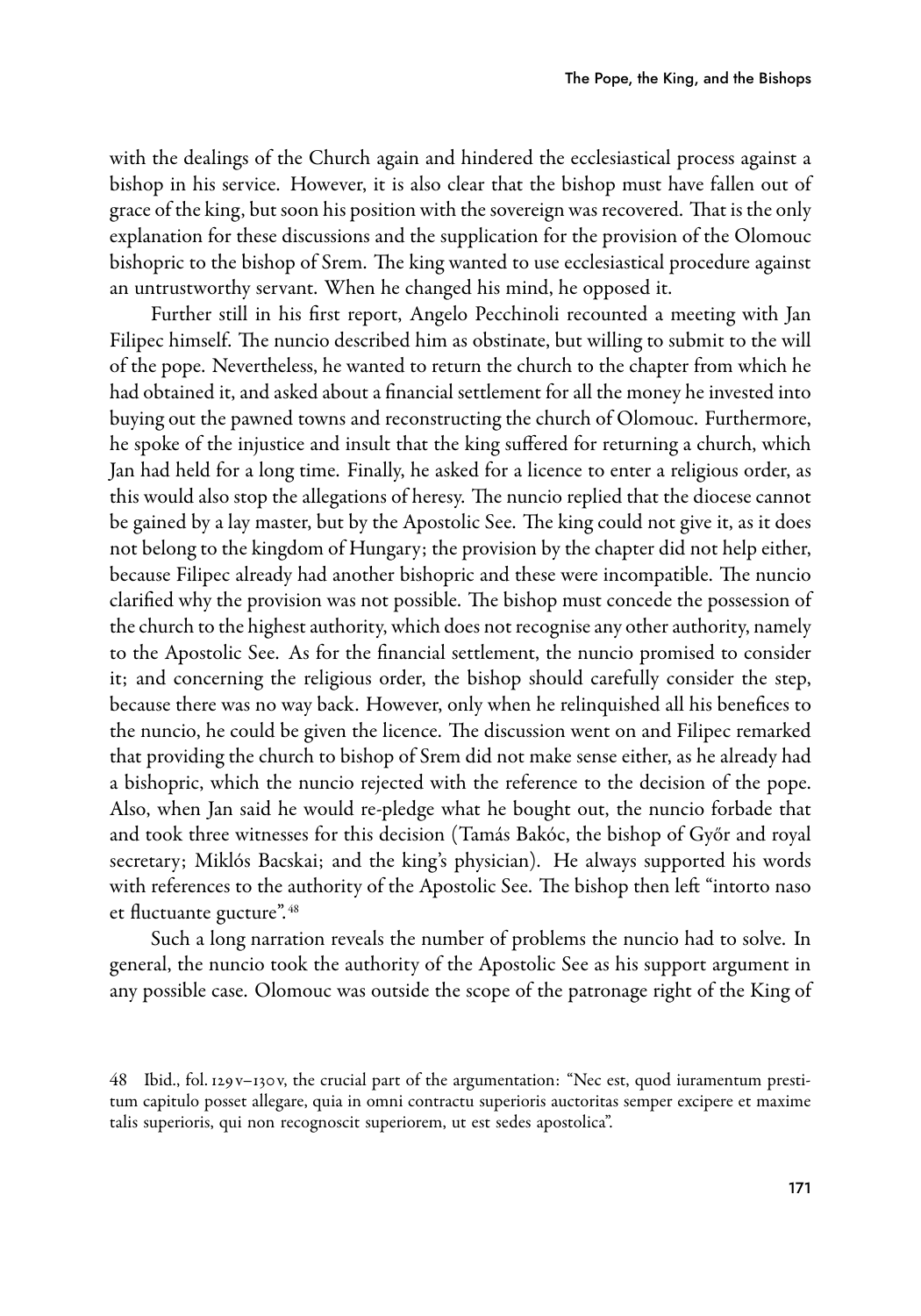Hungary, so the pope should decide.<sup>49</sup> When the former bishop of Olomouc, Prothasius of Boskovice and Černá Hora, died in 1482, the king wrote immediately forbidding the chapter to elect anyone without his consultation. Later, they voted for Jan Filipec, surely on the king's suggestion. <sup>50</sup> But, even if the chapter in Olomouc had the right to elect the new bishop from 1207, bestowed upon them by King Přemysl I and confirmed by Pope Innocent III,  $51$  the church should not be returned to it, but to the hands of the nuncio, who came – stressed again – with the authority of the Apostolic See. The problem of the bishop of Várad is exactly the fact that he already is the bishop of Várad, it means he tried to combine two incompatible benefices, which the canon law does not allow. However, the bishop of Srem, who was given the bishopric, already had another bishopric, as Jan Filipec remarked. He was later on transferred to the bishopric of Veszprém and did not keep Srem. <sup>52</sup> Keeping two bishoprics was impossible in Central Europe, unlike at the Curia.

Still in his first report, the nuncio described another meeting with Jan Filipec, who came back from his mission in Silesia. After returning to the court, bishop of Várad celebrated the solemn vespers in front of the king, which was very much criticised by the nuncio, as the bishop was still not released from the censures and not absolved. As such he involved in sacraments, which should not have happened. Tamás Bakóc spoke to the nuncio and reported that the bishop of Várad (having confidence in the king) believed to be absolved. A discussion with the king led the nuncio to remind Matthias of how the bishop can be absolved: only by restitution of the church. The bishop of Várad, however, was not absolved and in the eyes of the nuncio was similar to the bunch of heretical barons who had accompanied him from Bohemia. The king persuaded the nuncio to suspend the censures for fifteen days because of negotiations of the bishop of Várad. Thereafter, the bishops of Várad and Győr came to the nuncio together with a procurator of the bishop of Srem showing they had an agreement. The nuncio consented to another prolongation of the suspension for January and February. In the same time, however, he wondered about the stubbornness of the bishop, who believed only in lay and secular power, "not having any reverence for the Apostolic See". The nuncio also received a report on Jan Filipec by Konrad Altheimer, a canon of Olomouc, in which,

50 Kalous, Spor (see note 39), pp. 8–12.

52 Tóth et al., Margyarország világi archontológiája (see note 11), pp. 47, 53.

<sup>49</sup> Cfr. Elemér Mályusz, Das Konstanzer Konzil und das königliche Patronatsrecht in Ungarn, Budapest 1959.

<sup>51</sup> Codex diplomaticus et epistolarius regni Bohemiae, ed. by Gustavus Friedrich, tom. 2, Prague 1912, pp. 52–55.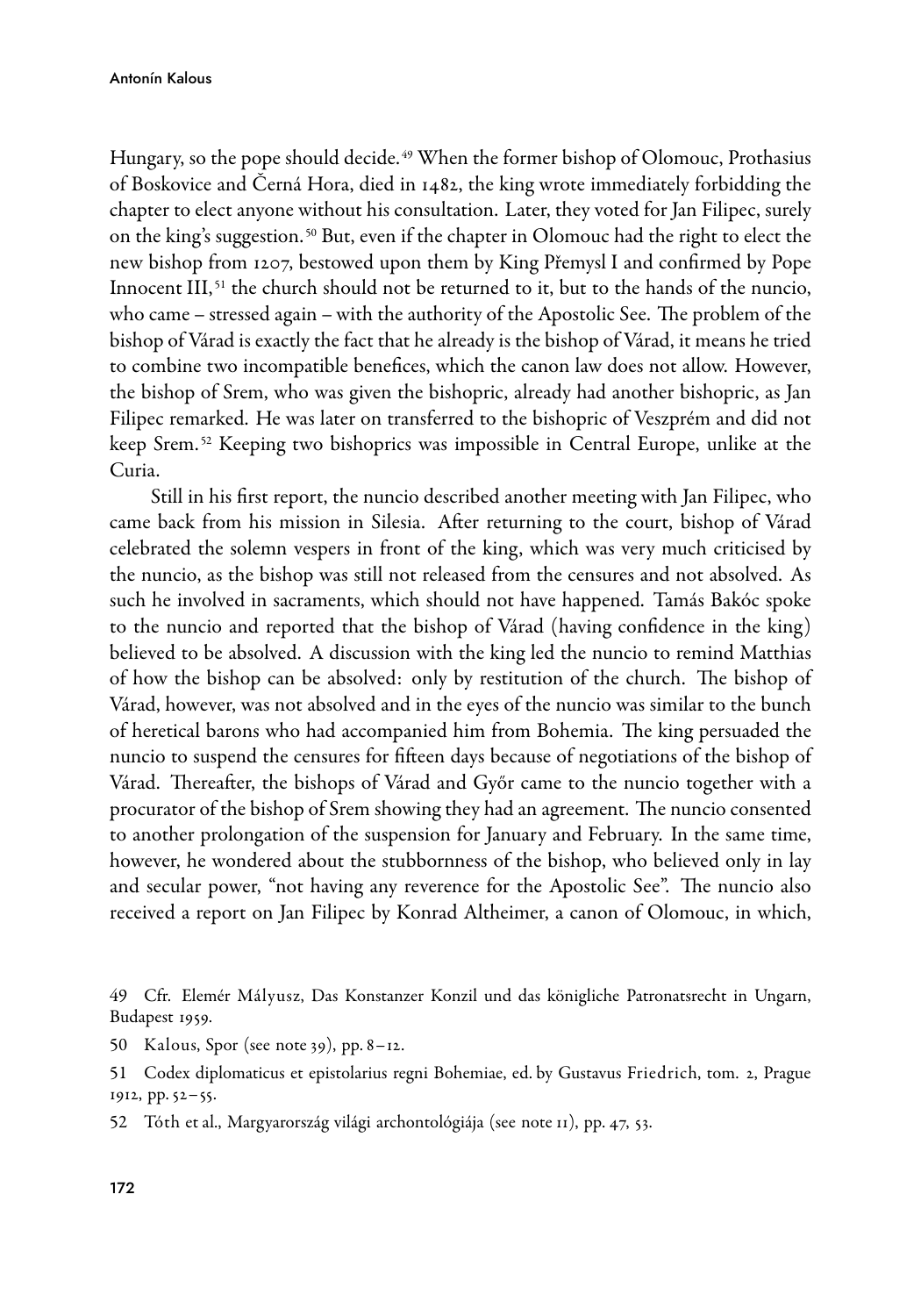he wrote, the pope could understand the "tyrandidem" of the man. <sup>53</sup> And finally, he reported that the procurators of the bishop of Srem did not dare to suggest anything, but the nuncio decided he would not suspend the censures any longer than February, if the bishopric of Olomouc is not to be returned. He thought it difficult to defy and humiliate the "untamable man". <sup>54</sup>

The first report of Angelo Pecchinoli had much to say about the bishop of Várad, but it also showed that the nuncio was not entirely successful. He always had to make concessions to the king, who claimed he needed the bishop in his negotiations in Silesia, Moravia, and Bohemia. He, however, actively collected information about Jan's administration of the Olomouc bishopric.

In his following reports, Angelo Pecchinoli mentioned Jan Filipec either very briefly or not at all, because he was away on his diplomatic mission. However, on 17 April 1489, well after the date the suspension of the censures was to be lifted, he still informed the pope that he would prolong it. He was asked to do so by the procurators of the bishop of Srem on the orders, the nuncio explained, of King Matthias, who needed the bishop for the negotiations. At least, the nuncio sent an envoy and letters, which would show what the bishop thought of the Apostolic See and the pope himself. <sup>55</sup> The gist of the report is clear: the nuncio was not happy with the bishop, but could not do anything against the will of the king, whose negotiations he did not want to obstruct. Especially when talks were happening with the heretics and equilibrium in the Bohemian lands under the rule of King Matthias could have been endangered.

In May, the nuncio sent some more information he had obtained from the chapter of Olomouc. He spoke about the faith and devotion of the bishop towards the pope and how just his expenses were. <sup>56</sup> Even though the nuncio was previously not very happy with the bishop, now it seems he was not writing ironically, which may only confirm the good press which Jan Filipec had always had in Olomouc as he restored the diocese (not only the church and buying out the pledged property, but he also had the liturgical books printed, etc.).<sup>57</sup> Angelo even wrote about the bishop admiringly when recounting his return from the diplomatic mission in Bohemia, Saxony, and Brandenburg, in the

- 53 BNM, Lat.  $X_{175}$  (= 3622), fol. 130v–131r.
- 54 Ibid., fol. 136v.
- 55 Ibid., fol. 118r–v.
- 56 Ibid., fol. 144v.
- 57 Kalous, Spor (see note 39), pp. 29–31.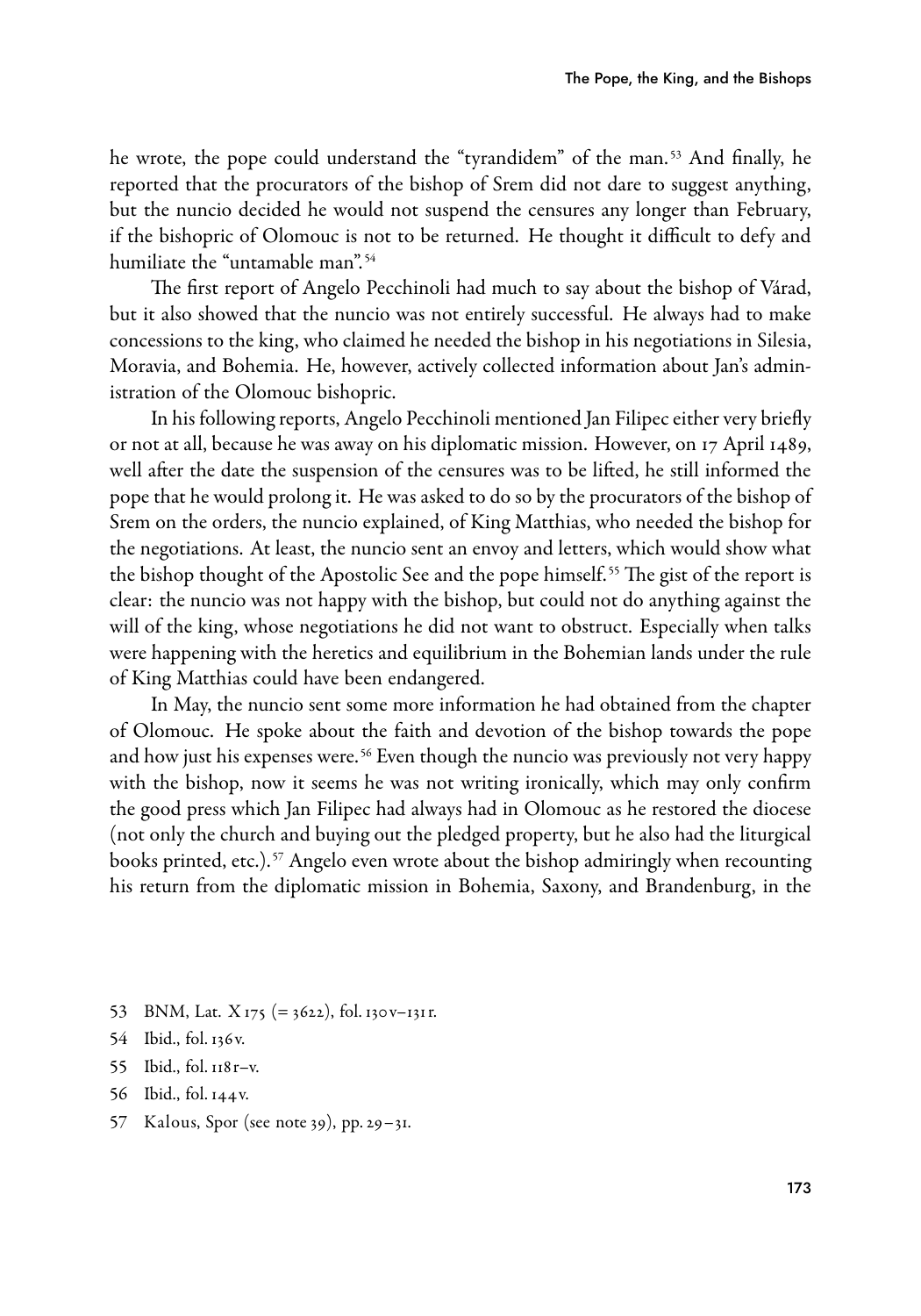end of June 1489. Reportedly, he had solved everything to the benefit, glory, and honour of the king. <sup>58</sup>

In September, the nuncio reported on his activities in terms of the bishopric of Olomouc and instituting a deputy (vicarius) there. The king opposed this, as he claimed he had a breve from the pope, which clearly stated the nuncio should do nothing to change the current state of affairs. The king was now content with Jan Filipec having the bishopric of Olomouc, even though it had never been his wish, he explained. The nuncio still did not agree, but nothing happened at the moment, as the bishop of Várad was again active in negotiations, this time in Austria. The nuncio also knew that the bishop was supposed to go to Rome to clear himself of any allegation of heresy and (as the nuncio wrote earlier in the report) to solve the matters of Ancona, a papal city, which had defected to King Matthias. As for the revenues of the bishopric of Olomouc, the nuncio discussed this matter with the king, who said he had already appeased the feud between the two bishops ( János Vitéz now being the bishop of Veszprém). <sup>59</sup> Even more now, the report demonstrates an inability to do anything about the bishop, who had royal support. In later reports, Angelo mentioned the bishop mostly in relation to the negotiations with the Emperor in Austria, and even more in relation to Ancona.

Angelo took up the topic of Olomouc for the last time in December 1489. He wanted to put a deputy in Olomouc, but the king still opposed this, claiming he had the aforementioned breve. However, the king never showed it to the nuncio, who asked for it several times. The nuncio again wrote of the difficult situation of the Olomouc clergy, who even spoke of tyranny (possibly referring to the then deputy) as they had to suffer under second "Totila, flagellum dei". Supposedly, the deputy even boasted of a breve (probably from Raymund Peraudi, the papal nuncio at the imperial court), which solved all the problems in Olomouc. Angelo had even heard that the king intended to give the possession of the Veszprém bishopric to János Vitéz only after the possession of Olomouc was confirmed to Jan Filipec. The final comment Angelo addressed to the pope: "I surely know, that if your sanctity persists in the plan, that it does not want to give [Olomouc] to the bishop of Várad, his majesty will patiently tolerate that and will explain to the bishop of Várad that he did not leave anything untried".<sup>60</sup>

58 AAV, Misc., Arm. II 56, fol. 187r.

59 BNM, Lat.  $X_{175}$  (= 3622), fol. 112v; on Ancona fol. 110v–111v. And Angelo repeats in further reports that Jan Filipec negotiates in Austria and is supposed to go to Rome.

60 BNM, Lat.  $X_{178}$  (= 3625), fol. 167v: "Sed certe scio, quod si sanctitas vestra in proposito perseveret, quod Varadino nolit dare, sua maiestas patienter ferret, ac se ad Varadinum excusabit, quod intemptatum nihil reliquerit".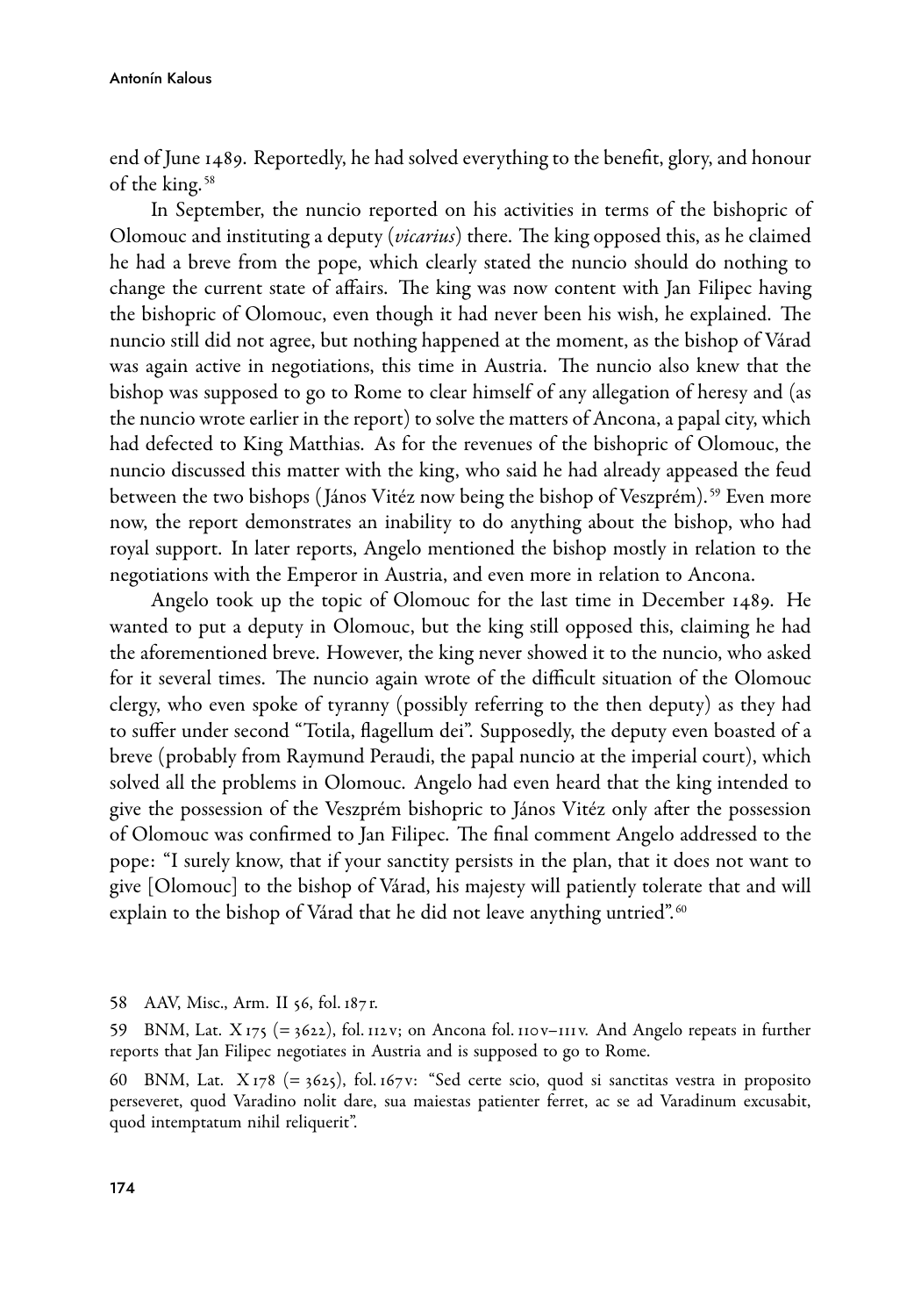Up to the death of Matthias Corvinus, the situation of Olomouc remained unresolved and the bishop of Várad fulfilled his service at court as one of its most accomplished diplomats. He continued his negotiations in Austria and when the king died, he was in Moravia, where he led talks about the possible succession of John Corvinus as the King of Bohemia. However, in the subsequent tumultuous times, he supported King Wladislas in his claim to the throne of Hungary. Together with Tamás Bakóc, the bishop of Győr, they were the most instrumental proponents of this candidature; and it proved successful. However, after this achievement, the bishop of Várad gave up all his secular and ecclesiastical positions and offices. On 10 June 1492, he entered the Franciscan friary at Wrocław (Breslavia; Breslau), and before he died he spend most of his time outside secular matters, only occasionally serving King Wladislas as a diplomat.<sup>61</sup>

The possession of the bishopric of Olomouc was, however, still contested. Surely in March 1490, but maybe even before ( June 1489 perhaps), a new bishop of Olomouc was appointed. One curial bishop who was created cardinal in March 1489, Ardicino della Porta, acquired the bishopric, even though after the nomination the real administrator of Olomouc was still Jan Filipec. When Ardicino died in 1493, the bishopric was offered by Pope Alexander VI to his nephew Giovanni Borgia, even though the chapter voted for someone else. Giovanni then sold the possession of the bishopric to Stanislas Thurzo in January 1497. Only then the struggle for the bishopric of Olomouc was over.<sup>62</sup>

Péter Váradi and Jan Filipec were bishops in Hungary, who had their dealings with the king, and this to a great extent formed their relationship with the papal nuncio. Bishop Agostino Luciani, the third case followed here, however, was in a completely different position. Agostino came from Vicenza and was ordained bishop in 1477, receiving the titular bishopric of Santorini ("Sanctuariensis"). He, however, lived at the court of Galeotto Pico della Mirandola, where he started to ordain Utraquist priests at a certain point, who came from Bohemia. The archdiocese of Prague had lived without a properly ordained archbishop since 1431 and even though the Compactata, the agreements between the Bohemians and the Council, stipulated that Utraquist priests should be ordained by the bishops of the country, they sought ordination somewhere else. The activities of the bishop were closely followed by church institutions and that is why he decided to accept the invitation he received from Bohemia. He entered the country in April 1482; and just as in the case of another troublesome bishop, Andrea Jamometić,

- 61 Kalous, Itinerář (see note 39), pp. 35–38.
- 62 Id., Spor (see note 39), pp. 25–35.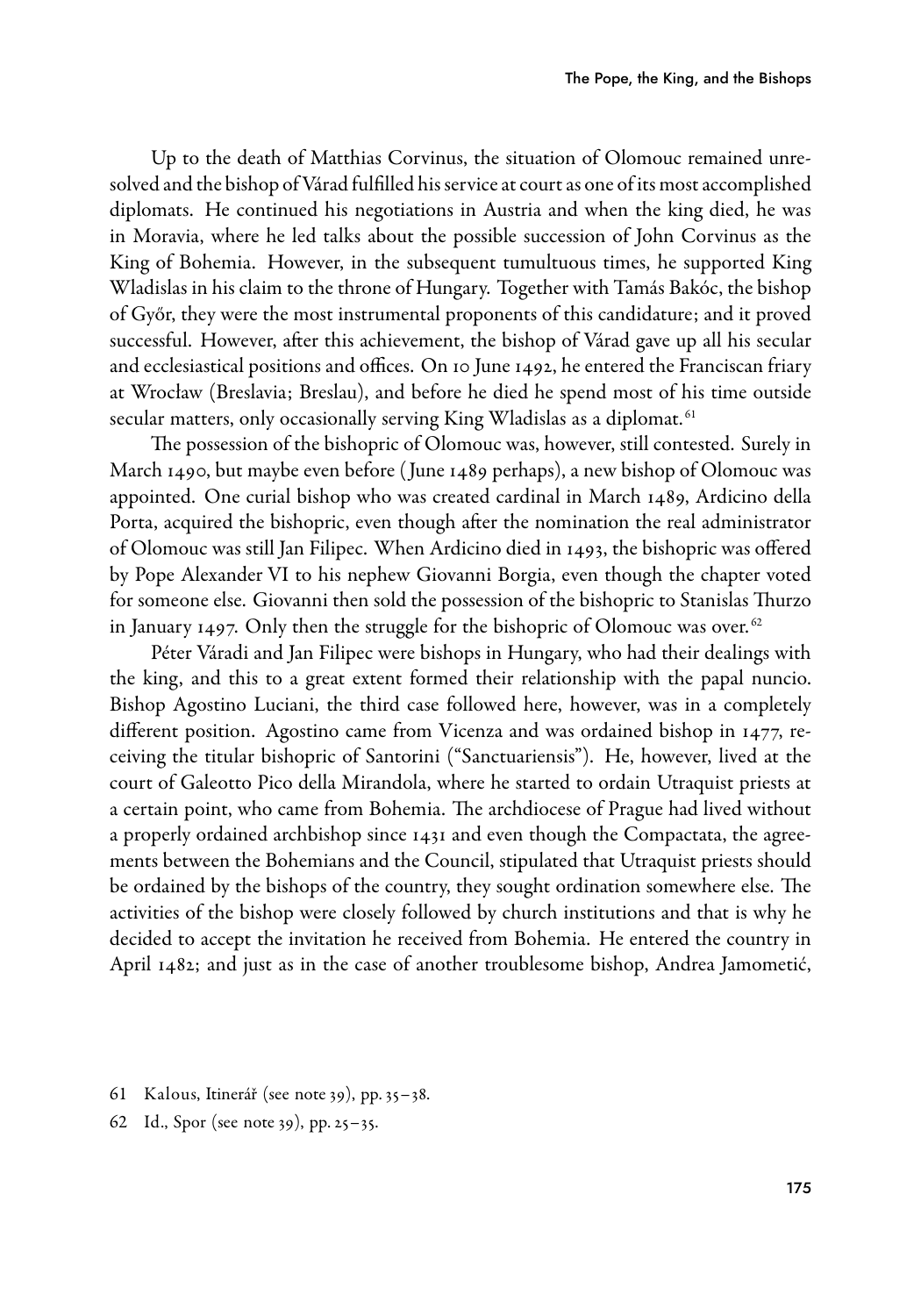who wanted to organise a new Council of Basel, papal diplomats were sent out to seize him and bring him back to Rome.<sup>63</sup>

This task was set for the nuncios Bartolomeo da Ziliano and Bartolomeo Maraschi in 1483, but in vain. They were not successful, because at this point it was virtually impossible for papal nuncios or even legates *de latere* to execute any power in Utraquist Bohemia. Angelo Pecchinoli had had a similar task, even though there is no mention of the bishop of Mirandola ("Mirandolanus"), as he was called, at the start of his legation – neither in the instructions, nor in the mandates.

The nuncio came across the topic in a discussion with the king. When the king spoke beautifully about the pope ("it seemed like rivers or fertile streams"), he added that he incited the unfortunate bishop of Miradola to flee from the heretics. <sup>64</sup> In the same letter, the nuncio repeated this information, which (this time) he had heard from multiple sources. The bishop could escape if he had assurance that he would not be burned at stake or incarcerated for life; and Angelo asked the king if he had any way to help him flee. As the nuncio did not have any instructions, at first he did not want to promise anything to the bishop; nevertheless, he considered it fundamental that Bishop Agostino flee, so Angelo finally promised all what was mentioned. The nuncio even compared the bishop to Sinon, the Greek soldier who was held captive in Troy and inspired the Trojans to drag the horse into the city. <sup>65</sup> This naturally aroused the interest of the Curia and a new set of instructions of March 1489 reacted to the news. The nuncio could do what he considered best with the "accursed" man. If he ran away, he should be kept in a safe place so that he does not escape again, because he could cause major scandals when loose. And, when he was captured, the pope should be consulted.<sup>66</sup>

In further discussions, the king confirmed that if the bishop came to his court (as he wrote he would have liked to), he would not leave. "Be sure of that", the king remarked

- 64 BNM, Lat. X 175 (= 3622), fol. 128v.
- 65 Ibid., fol. 131r.
- 66 BAV, Vat. lat. 5641, fol. 99r.

<sup>63</sup> Josef Macek, Víra a zbožnost jagellonského věku [Faith and piety of the Jagiellonian age], Prague 2001, pp. 118–131; Antonín Kalous, The Papacy and the Czech Lands between Reform and Reformation (1417–1526), in: Tomáš Černušák (Ed.), The Papacy and the Czech Lands, A History of Mutual Relations, RomePrague 2016, pp. 115–146, here p. 136; id., Late Medieval Papal Legation (see note 2), p. 197; for Andrea Jamometić, see Joseph Schlecht, Andrea Zamometić und der Basler Konzilsversuch vom Jahre 1482, Paderborn 1903; Jürgen Petersohn, Ein Diplomat des Quattrocento, Angelo Geraldini (1422–1486), Tübingen 1985; id. (Ed.), Diplomatische Berichte und Denkschriften des päpstlichen Legaten Angelo Geraldini aus der Zeit seiner BaselLegation 1482–1483, Stuttgart 1987.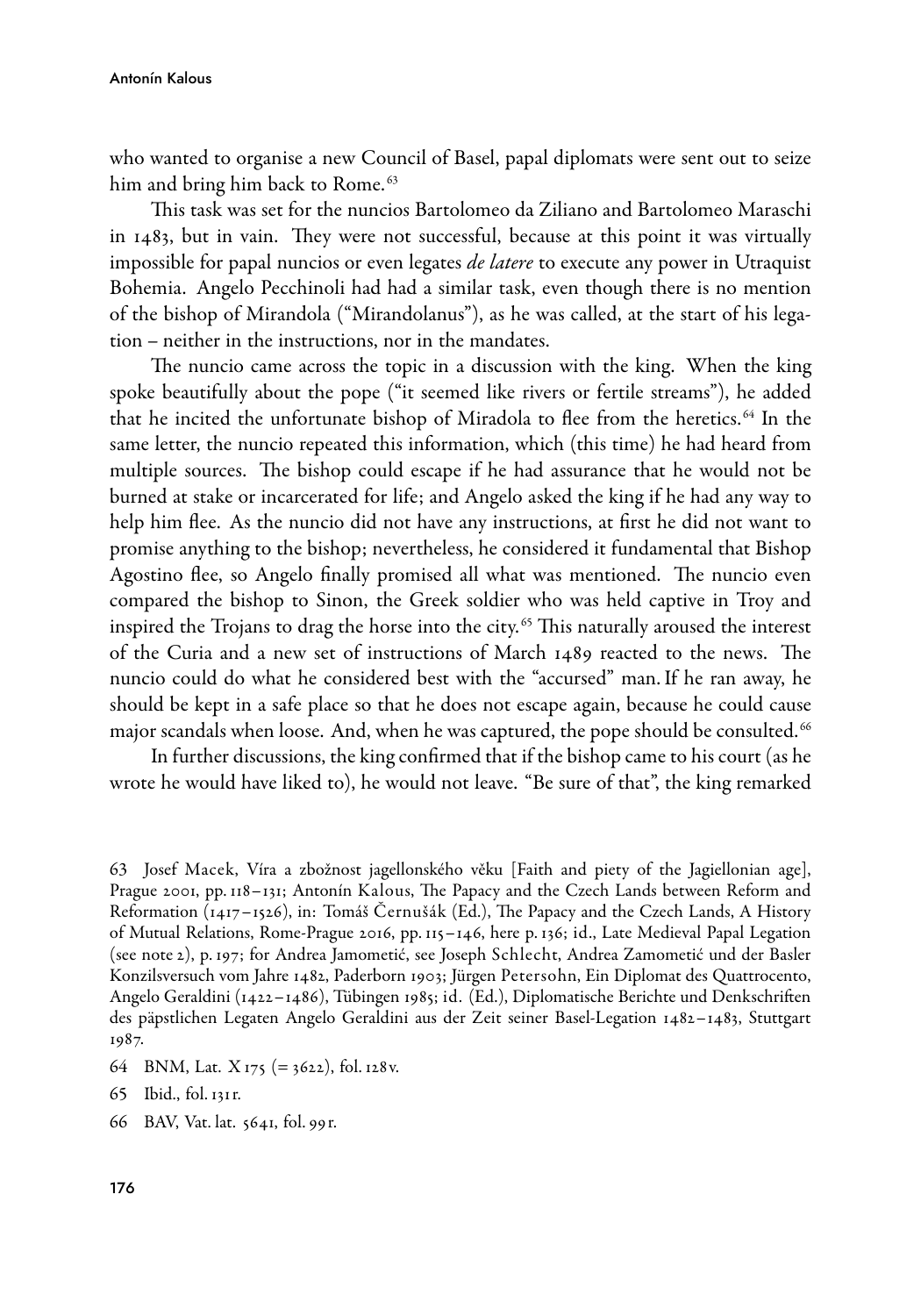to Angelo.<sup>67</sup> In the same report of May 1489, the nuncio attached letters from the Bishop Agostino, who corresponded with him, but only in a very general manner, as he feared interception of the letters. In letters from January, February, and March he spoke mostly about wanting to meet the nuncio in Vienna, and in the last letter about a Bohemian delegation that was supposed to be sent from the land diet to the nuncio.<sup>68</sup> Clearly, the runaway bishop wanted to solve his situation, which had proven quite unfortunate. However, he knew very well that his fate would not be lucky on the Catholic side either. That may be inferred from the last two references of the nuncio.

In December 1489, Angelo mentioned that he sent the letter of safe conduct from the pope to Agostino. He had also secured such a letter from the king. The bishop asked, however, for a postponement of ten weeks, as he wanted to empty some fishponds (sic!) and pledge a castle that was being given to him by the heretics. Agostino Luciani explained this in a letter to the nuncio and the king. Then, the runaway bishop was not happy about the letters of safe conduct, and asked for bulls and a letter from the Venetians. Two nuncios were sent to him from the pope, but they did not succeed either. One of them returned to the king, the other stayed with the bishop and got involved in the rites of heretical Bohemians.<sup>69</sup> Even though we do not have much information on the attempts to capture the bishop of Santorini, here it could be seen that new attempts were made by Angelo Pecchinoli. After the unsuccessful attempts of 1483, it seemed possible that the bishop might leave the heretics of his own free will. However, this never happened.

In his last report on Agostino in January 1490, the nuncio no longer suggested that Agostino might help against the heretics. The two nuncios from the pope had not been successful, and the bishop even became haughty and arrogant. The king thought that the people of Prague had learned about the plans for defection and pumped more money into the matter (to the bishop, and maybe also to the nuncios). Angelo asked for a licence to capture the bishop claiming he would bring him to the pope.<sup>70</sup> Then, the topic did not appear in the reports again, leaving another unsolved matter!

These three bishops were selected because of the interest of Angelo Pecchinoli. As the direct representative of the pope and the Curia, the papal nuncio with the power of the legate *de latere* had the highest authority in the region and carried mandates which allowed him to decide in matters of bishops which were otherwise reserved to the pope

- 67 BNM, Lat. X 175 (= 3622), fol. 141r.
- 68 Ibid., fol. 144v–146v.
- 69 BNM, Lat.  $X_{178}$  (= 3625), fol. 167 r–v.
- 70 BNM, Lat. X 175 (= 3622), fol. 121v.